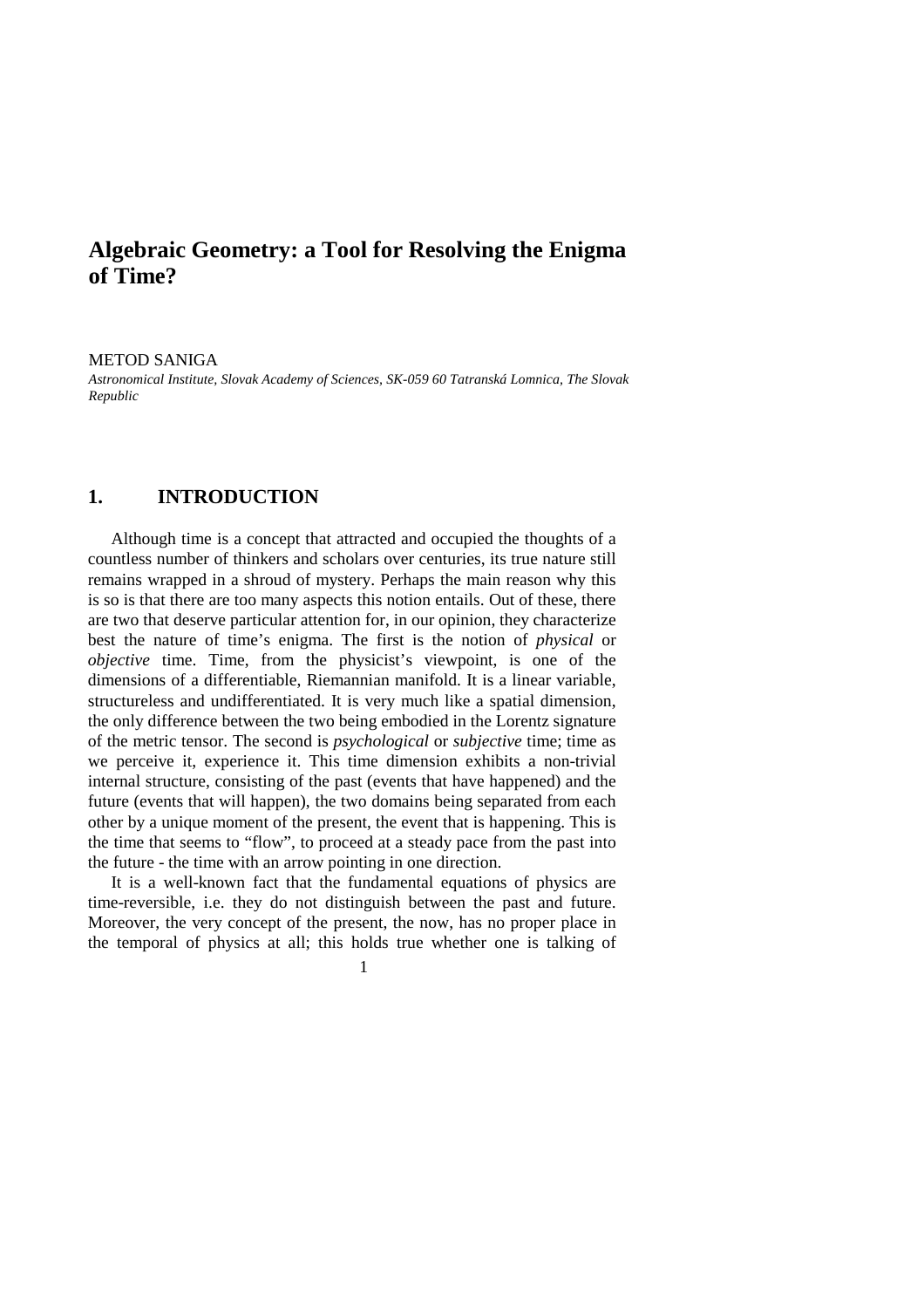classical physics, quantum mechanics or relativity theory. This is because physics merely *quantifies* the points of the time dimension, thus stripping the latter of its crucial experiential aspect - its arrow. The physical time is thus a plain, quantitative mathematical abstraction and, as such, it simply cannot account for the fine structure of the subjective time. In order to capture the latter, it is, therefore, necessary to go beyond quantifying and consider a generalized mathematical concept of dimension where a *qualitative* distinction between the individual elements (or, at least, between the groups of the latter) can be implemented.

An illustrative example of such a temporal dimension is provided by a specific linear, single-parametric set (so-called pencil) of conics in the projective plane<sup>1,3–8</sup>. This set of conics is found to nicely reproduce the experienced arrow of time when the projective plane is affinized; it simply suffices to postulate that each proper conic of the pencil stands for a single temporal event, and relate three distinct kinds of (proper) affine conic, viz. a hyperbola, a parabola and an ellipse, with the three different kinds of temporal event, viz. the past, present and future, respectively<sup>1-3</sup>. The model, albeit very simple, turns out to be very useful and fertile, for in addition to the ordinary arrow, it also gives rise to a number of other, differently structured features of the temporal. These patterns emerge as a combination of two important properties of the projective plane: the *way* in which the plane is affinized and the *character* of its ground field<sup>4-8</sup>. And the fine structure of psychological time is, indeed, found much richer and more intricate than outlined above $9-136$ .

Already in a normal state of health there are, every now and then, aberrations of subjective time such as acceleration or deceleration of the lapse of time. Under severe mental disturbances (like those characterizing mental psychoses, drug-induced states, trances, mystical states as well as other deep "altered" states of consciousness), these anomalies/peculiarities become more pronounced. The flux of time may even cease completely (the sensations usually described as "time standing still", or "suspended", "arrested" time), or expand without limit (the feelings of "everlasting now", "eternity"). In some cases, time's flow may be experienced as discontinuous, fragmented, or even reversing its direction. Finally, in most extreme cases, time as a dimension is transcended, or simply non-existent (an "atemporal" state).

It is remarkable that already our pencil-model is able to grasp, at the semi-quantitative level, many of the above-introduced "distortions" of the subjective experience of time<sup> $4-8$ </sup>. There are a couple of serious implications this fact conveys to us. On the one hand, we see that although the manifestations of psychological time are so diverse, unusual and failing to conform to any current physical paradigm, they are accommodated by a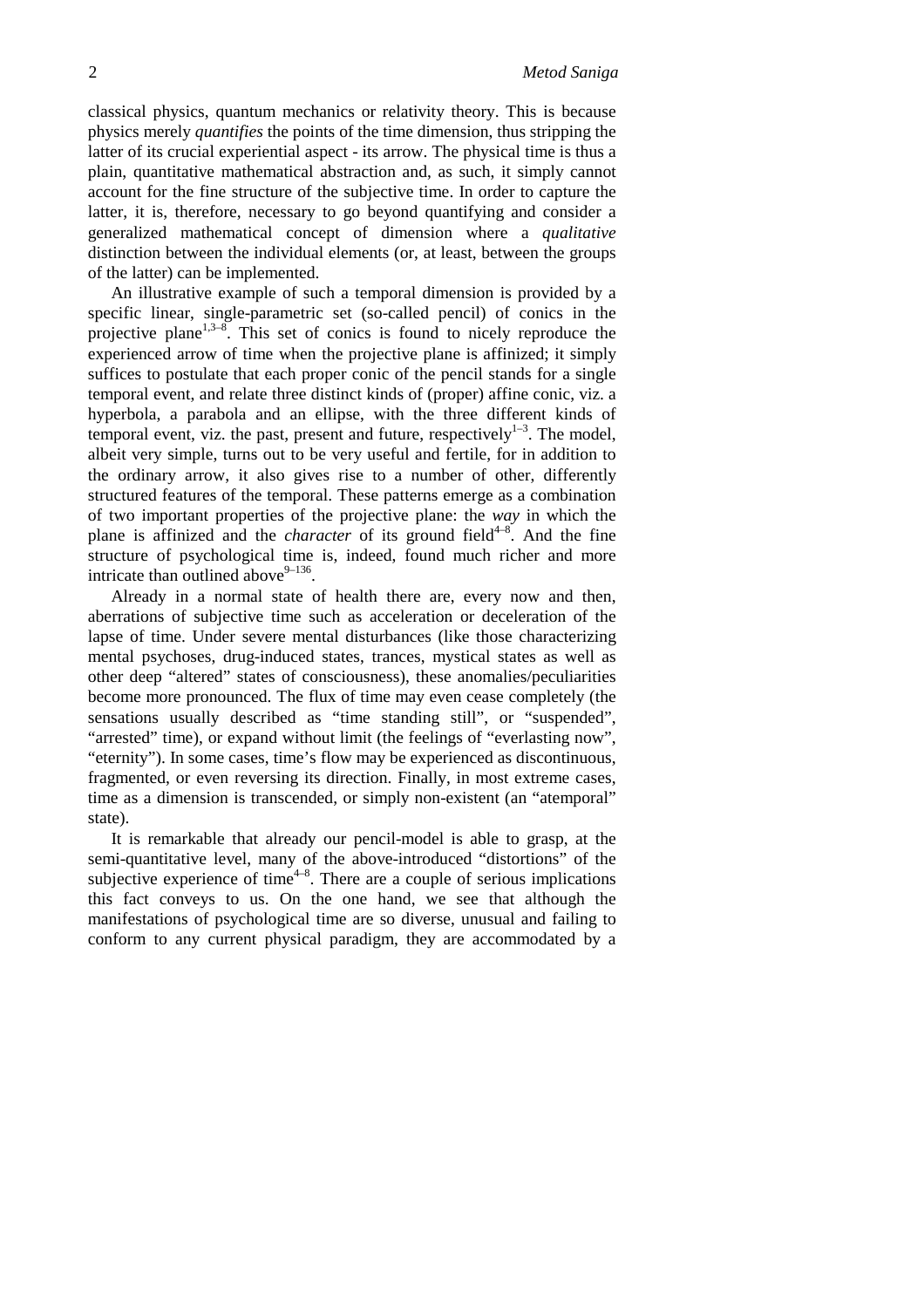definitive algebraic geometrical pattern. On the other hand, we are inevitably led to the murky, bizarre and often contra-intuitive realm of phenomenology, which has always been potentially dangerous to enter. Yet this is a territory whose "topology" is very likely to contain a decisive clue to ultimate unveiling of the nature of time - all the more that the methods and results are

practice of dynamic modeling of biological systems. There is, however, another important message the above-listed examples of the anomalies/pathologies in time perception try to impart on us. It is the fact that the intrinsic structure of the arrow, an intriguing aspect of which is the pace at which time seems to "flow" is not rigid, but rather flexible and subject to profound changes and dramatic alterations. This means that the subjective time has a strongly *non*-linear character. As a consequence, we have to abandon its pencil-model and consider a more general single-parametric aggregate of conics as its representative.

in no case less mathematically rigorous than the currently widely-accepted

## **2. A SIMPLE QUADRATIC GENERALIZATION OF THE PENCIL-MODEL**

It is obvious and natural that we demand this non-linear aggregate of conics to be the simplest possible generalization of the pencil of conics employed in our debut model<sup>1,3</sup>. The pencil in question enjoys three important properties. Firstly, it features linear base (i.e. shared by all the conics) elements<sup>∗</sup>, i.e., its base elements are either points or lines. Secondly, it is self-dual, i.e., it looks the same irrespective of the representation adopted. Finally, it is full, i.e., all its base elements are real, or, in the case of a general ground field, all belonging to the field. Hence, we are to seek for such an aggregate that also meets these constraints.

To begin with, we recall the *duality* principle of the projective plane, i.e. the fact that the projective geometry of the plane exhibits a twofold character. Namely, the set of all the points of the plane and the set of all the lines of the plane are symmetrically related to each other, and to every property of lines in the geometry of points there corresponds a property of points in the geometry of lines. There is thus a perfect correspondence between the algebra of line-geometry and that of point-geometry; we say that a point and a line of the projective plane are dual to each other entities. In other words, instead of viewing the points of the plane as the fundamental entities, and the lines as the ranges (loci) of points, we may equally well take the lines as the primary entities and define points in terms of lines,

<sup>∗</sup> The terminology, symbols, and notation used here are the same as in ref. 3-8.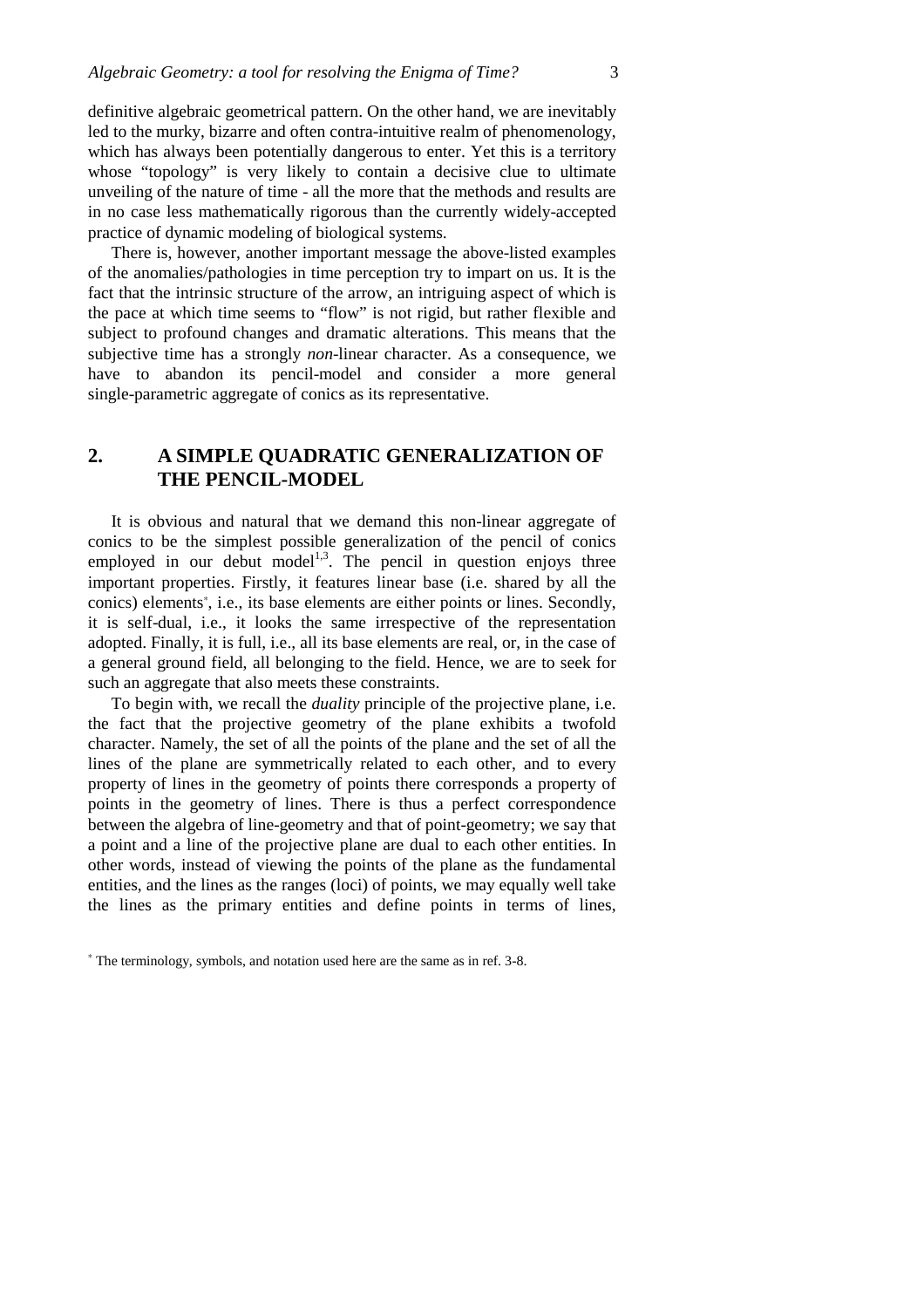characterizing a point by the complete set of lines passing through it. The points and lines of the projective plane may thus be regarded as two equivalent representations of the latter; a(ny) projective theorem remains valid if the concepts of point and line are interchanged. A given geometrical object of the plane will, in general, look different in the two representations of the plane; if it looks the same, it is called self-dual. So, if our aggregate of conics is to be self-dual, there must be parity between the number of its base points and that of its base lines.

Next, a proper point-conic  $Q$ ,

$$
\mathcal{Q}(c) = \sum_{i,j=1}^{3} c_{ij} \bar{x}_i \bar{x}_j =
$$
\n
$$
\equiv c_{11} \bar{x}_1^2 + c_{22} \bar{x}_2^2 + c_{33} \bar{x}_3^2 + 2c_{12} \bar{x}_1 \bar{x}_2 + 2c_{13} \bar{x}_1 \bar{x}_3 + 2c_{23} \bar{x}_2 \bar{x}_3 = 0,
$$
\n(1)\n
$$
\det c_{ij} \neq 0,
$$
\n(2)

is defined by six distinct quantities  $c_{ij}$ 's. Of these, however, only five are independent for  $\tilde{c}_{ij} = \rho c_{ij} (\rho \neq 0)$  clearly represent the same conic. In order to get a single-parametric set of conics, we have thus to impose four different constraints on the values of  $c_{ij}$ 's. Making the conic pass through a given point is a simple constraint; dually, requiring the conic to touch a particular line is also such a constraint. Hence, a self-dual, single-parametric aggregate of conics with linear base elements must feature *two* base points and *two* base lines.

In the case of our favorable pencil of conics, the base points (*B* and *B*´) lie on the base lines ( $\beta$  and  $\beta'$ , respectively) as shown in Fig. 1a<sup>1,3</sup>. It turns out that in order to get a simplest non-linear aggregate of conics with the desired symmetry properties, it suffices to relax this incidence relation for one point-line pair - see Fig. 1b.



*Figure 1.* The configuration of the base elements of our favorable pencil of conics (*a*) and of (one of) its simplest non-linear generalization(s) (*b*).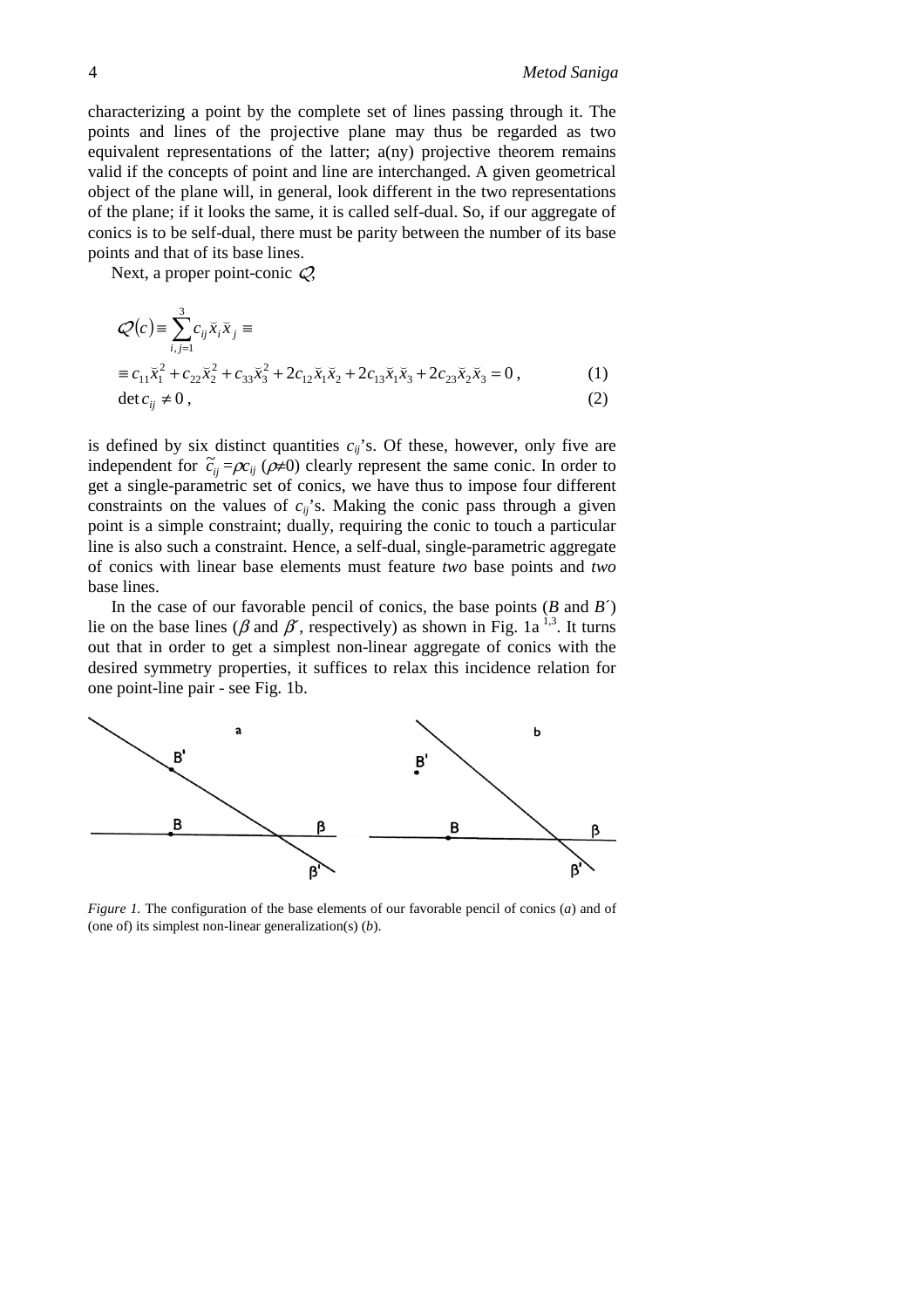Let us find the equation of a generic conic of this aggregate. In order to keep reasoning at the simplest possible level, we choose the coordinate triangle in such a way that the base points *B* and *B*<sup> $\prime$ </sup> lie on its  $\bar{x}_3 = 0$  side and coincide, respectively, with its vertices  $V_2$  and  $V_1$ , that is

$$
B: \rho \breve{\mathbf{x}}_i = (0, 1, 0), \rho \neq 0,\tag{3}
$$

$$
B': \ \rho \bar{x}_i = (1, 0, 0), \ \rho \neq 0,
$$
 (4)

and the base lines are selected as follows

$$
\beta: \breve{x}_1 = 0, \tag{5}
$$

and

$$
\beta \colon \breve{x}_1 = \kappa \breve{x}_2, \, \kappa \neq 0,\tag{6}
$$

as illustrated in Fig. 2.



*Figure 2.* Selection of the coordinate system which facilitates description and examination of the non-linear aggregate of conics with the base configuration as depicted in Fig. 1b. Also shown are three proper conics of the aggregate, belonging to the same family.

Now, a generic conic of the projective plane,  $Q$ , is given by eqn. (1). If this conic passes through *B* and *B*´, then

 $c_{22}=0$  (7)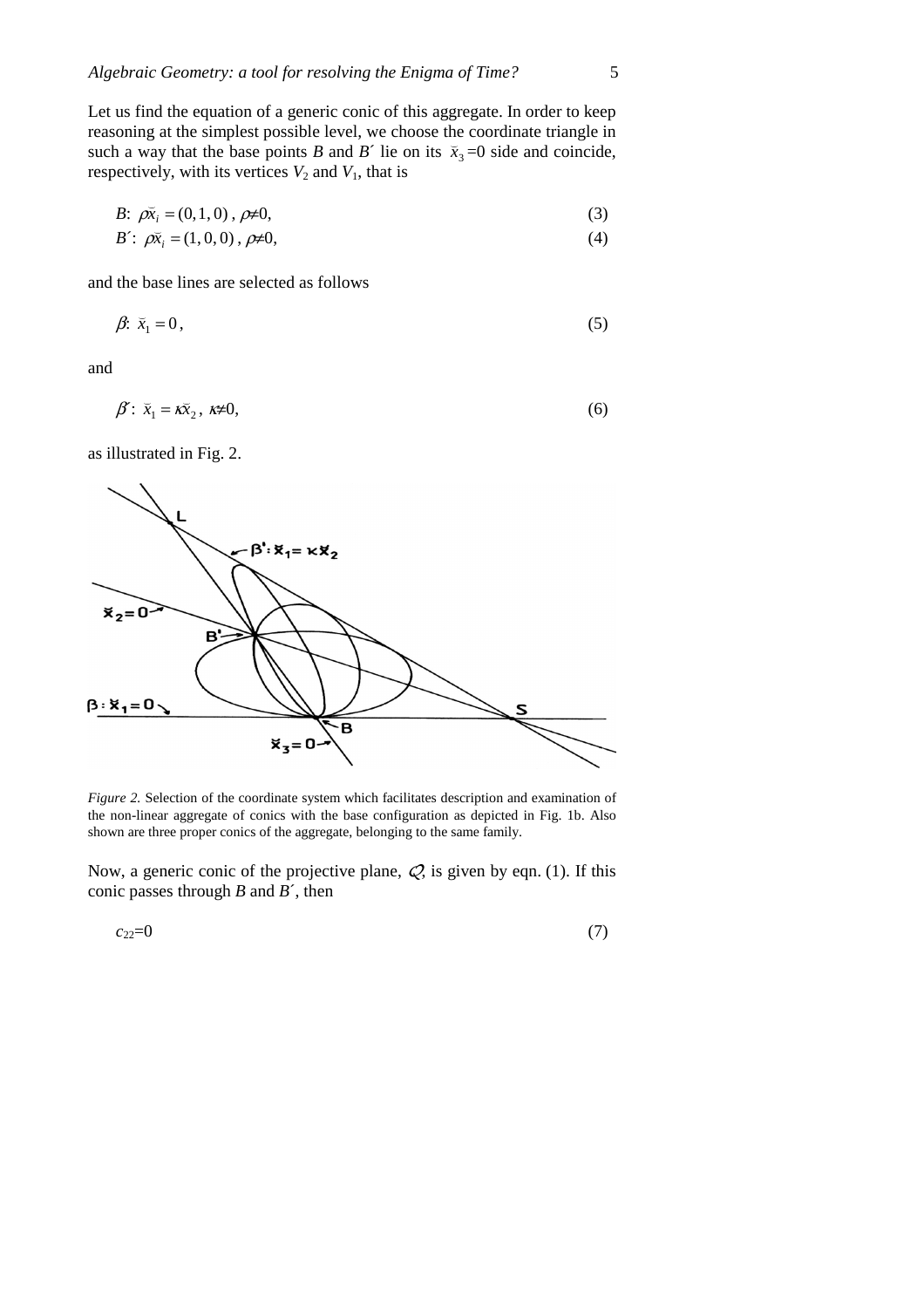and

$$
c_{11}=0,\t\t(8)
$$

respectively. Further,  $\beta$  is a tangent to  $\varphi$  iff

$$
c_{23}=0;\t\t(9)
$$

for substituting eqn. (5) into eqn. (1) and taking into account eqn. (7) gives

$$
c_{33}\ddot{x}_3^2 + 2c_{23}\ddot{x}_2\ddot{x}_3 = 0\,,\tag{10}
$$

which indeed yields repeated roots (in the variable  $x = \tilde{x}_3 / \tilde{x}_2$ ) under eqn. (9). Similarly, inserting eqn. (6) into eqn. (1) and taking into account eqns. (7)-(9) leads to

$$
c_{33}\bar{x}_3^2 + 2\kappa c_{13}\bar{x}_2\bar{x}_3 + 2\kappa c_{12}\bar{x}_2^2 = 0, \qquad (11)
$$

from where it follows that  $\beta'$  touches  $\mathcal{Q}$  iff

$$
c_{12} = \frac{\kappa c_{13}^2}{2c_{33}}.
$$
 (12)

Combining eqns.  $(7)-(9)$ ,  $(12)$  with eqn.  $(1)$  and putting

$$
\vartheta \equiv \frac{c_{13}}{c_{33}}\tag{13}
$$

we thus find

$$
\mathcal{Q}(\vartheta) = \kappa \vartheta^2 \widetilde{x}_1 \widetilde{x}_2 + 2 \vartheta \widetilde{x}_1 \widetilde{x}_3 + \widetilde{x}_3^2 = 0. \qquad (14)
$$

We see that the aggregate is indeed a non-linear one, for the last equation depends *quadratically* on the variable parameter  $\vartheta$ . It contains two degenerate conics,

$$
\mathcal{Q}(\vartheta=0) = \breve{x}_3^2 = 0 \tag{15}
$$

and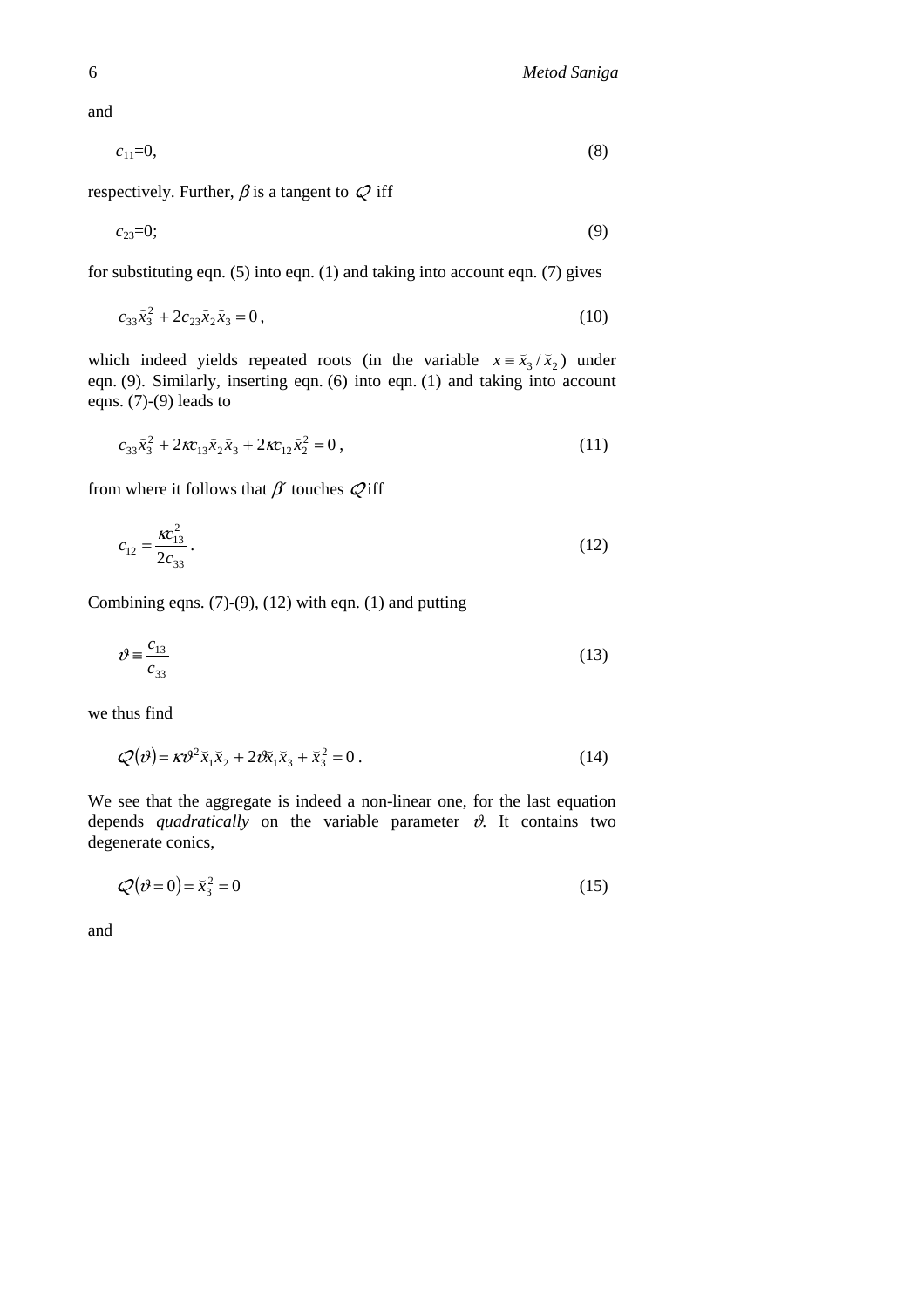*Algebraic Geometry: a tool for resolving the Enigma of Time?* 7

$$
\mathcal{Q}(\vartheta = \pm \infty) = \breve{x}_1 \breve{x}_2 = 0, \qquad (16)
$$

which separate the set of the proper conics into two distinct families, viz. −∞< $i$  \  $\&$  0 and 0< $i$  \  $\&$  +∞.

### **3. VARIETY AND STRUCTURE OF THE AGGREGATE-BORNE TIME DIMENSIONS**

Our principal task is to find all the possible types of temporal arrow borne by this aggregate of conics and examine in detail the intrinsic structure of each of them. The strategy to be followed is fully paralleled that pursued in refs. 1-8. Namely, either family of aggregate (14) is taken to represent a single time dimension, every proper conic being viewed as a particular event. We thus have a pair of time dimensions, which can be regarded as twin dimensions. They are both originally homogeneous/structureless, because from the projective point of view all proper conics stand on the equal footing. To 'de-homogenize' them, we pick up one line of the projective plane (henceforth referred to as the *d*-line - broken line in Figs. 3 and 4) to play a special role, and examine intersection properties of this line with the conics of the aggregate. The (proper) conics that are cut by this line in two distinct points (solid curves in Figs. 3 and 4) are then postulated to stand for the past events, those having no points in common with it (dotted) are regarded to represent the future events, and the unique conics featuring this line as a tangent (dot-dashed) are identified with the moments of the present.

Due to a quadratic nature of the aggregate, there are, in general, *two* distinct conics which are touched by the *d*-line. They can be found to belong to different families (Figs. 3a, 4a; 3g, 4g), or lie in the same family (Figs. 3c, e). This can easily be substantiated quantitatively. We define *d*-line by the equation

$$
\breve{x}_2 = a\breve{x}_1 + b\breve{x}_3\,,\tag{17}
$$

*a* and *b* being fixed real parameters, and combine this equation with eqn. (14) to obtain

$$
x^{2} + \vartheta (b\kappa \vartheta + 2)x + a\kappa \vartheta^{2} = 0, \quad x \equiv \bar{x}_{3} / \bar{x}_{1}.
$$
 (18)

Obviously, *d*-line is a tangent to those conics of (14) whose  $\mathcal{S}_s$  lead to coinciding (repeated) roots of eqn. (18),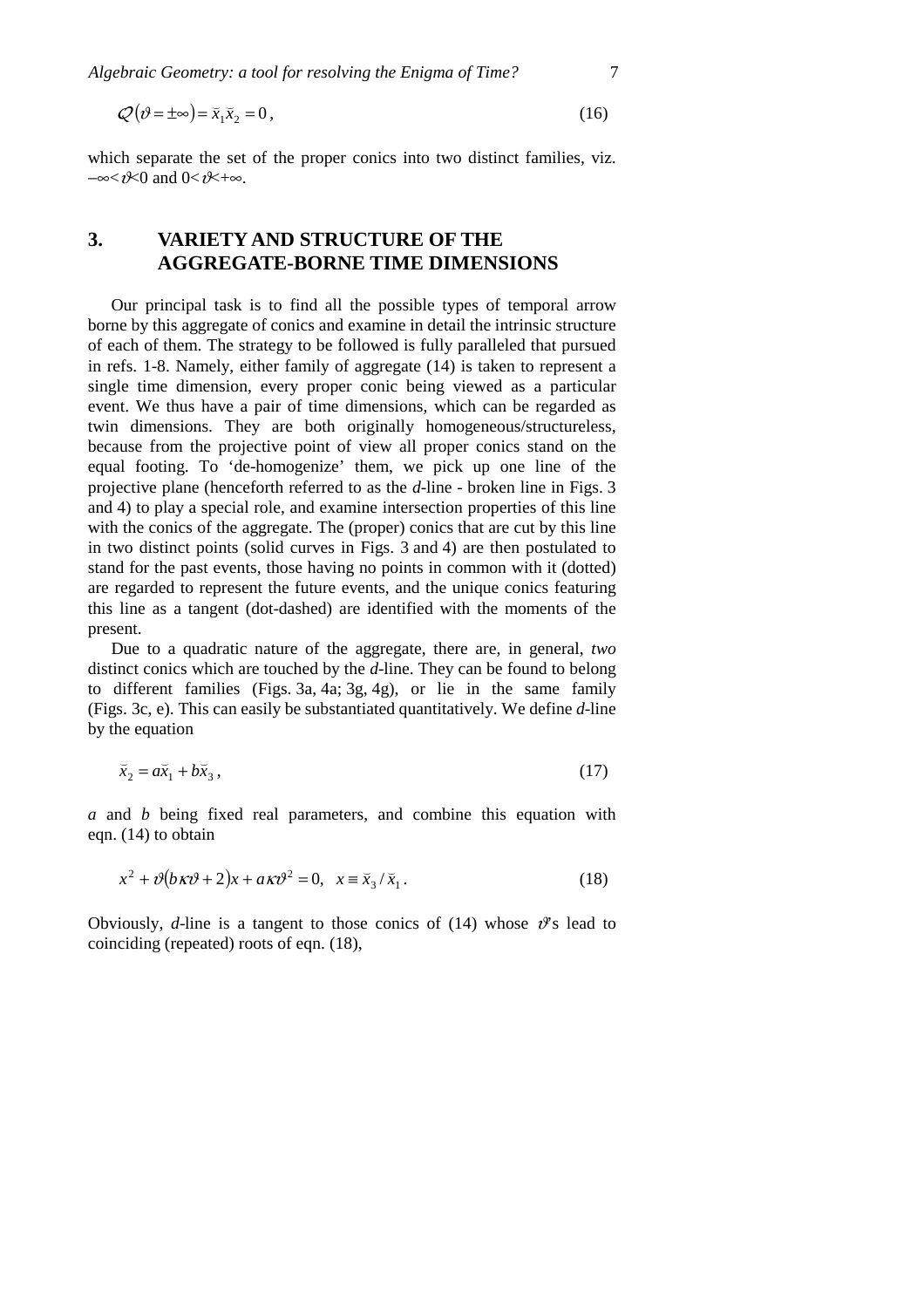$$
\vartheta^2 \left[ (b \kappa \vartheta + 2)^2 - 4a \kappa \right] = 0 \,. \tag{19}
$$

The last equation is satisfied by  $\mathcal{V}=0$ , which is not a proper conic (see eqn.  $(15)$ ), as well as by

$$
\vartheta_{\pm} = \frac{-2 \pm 2\sqrt{a\kappa}}{b\kappa} \,. \tag{20}
$$

Hence, if  $a\kappa$  is positive and less than one,  $\vartheta$  and  $\vartheta$  are of the same sign, i.e., the conics are in the same family; on the other hand, for *a*κ exceeding one  $\mathcal{V}_+$  and  $\mathcal{V}_-$  have the opposite signs and, hence, the two conics belong to different families. If  $a\kappa=1$ , there is only one proper conic enjoying this property (that corresponding to  $\vartheta$ ); the other conic,  $\vartheta_+ = 0$ , is degenerate), as it is also the case when  $a \kappa = 0$  ( $\vartheta = 2/b \kappa$ ). Finally, for negative  $\kappa$  there are no such conics. Rephrased in terms of physics/psychology, there are two present moments for positive  $a\kappa$ , which can be either situated in the same time dimension ( $a \kappa > 1$ ), or shared by the two temporal coordinates ( $a \kappa < 1$ ), a single-now time dimension for  $a \kappa = 0, 1$ , and the presentless temporal for *a*κ<0. As it is only the present, the 'now', that is directly perceived, it is natural to further stipulate that out of the two potential dimensions only that is observable which contains a present moment; the one lacking this particular moment is viewed as latent, unobservable. From what has just been said it follows that if the position of the *d*-line with respect to the aggregate varies, the corresponding time configurations will differ not only in their internal structure, but also in their dimensionality. This is the most crucial aspect of our theory and we shall, therefore, have a detailed qualitative look at it.

We shall begin with the case when both the families exhibit a *perfect arrow*, Figs. 3a, 4a. In order to see the link between different time patterns most explicitly, we shall move the *d*-line in such a way that it remains all the time tangent to one and the same conic of a given family - the family shown in Fig. 3, the conic in question drawn dot-dashed. The shift is done in a manner that the point of contact moves on the conic counter-clockwise. Starting, as mentioned above, from a perfect-arrow pattern, this structure is qualitatively preserved till *d*-line gets identical with  $\beta'$  - Figs. 3b, 4b. In this case the line is a tangent to all the proper conics of both families, and so both time dimensions comprise solely the present moments; in what follows we shall call this type of the temporal the *pure present of the first kind*.

Shifting *d*-line further (Figs. 3c, 4c), we arrive at a mode where there is a profound distinction in the structure of the two dimensions. While one dimension (Fig. 4c) becomes homogeneous (and, hence, unobservable), built exclusively of the past events, the other (Fig. 3c) is structured in a highly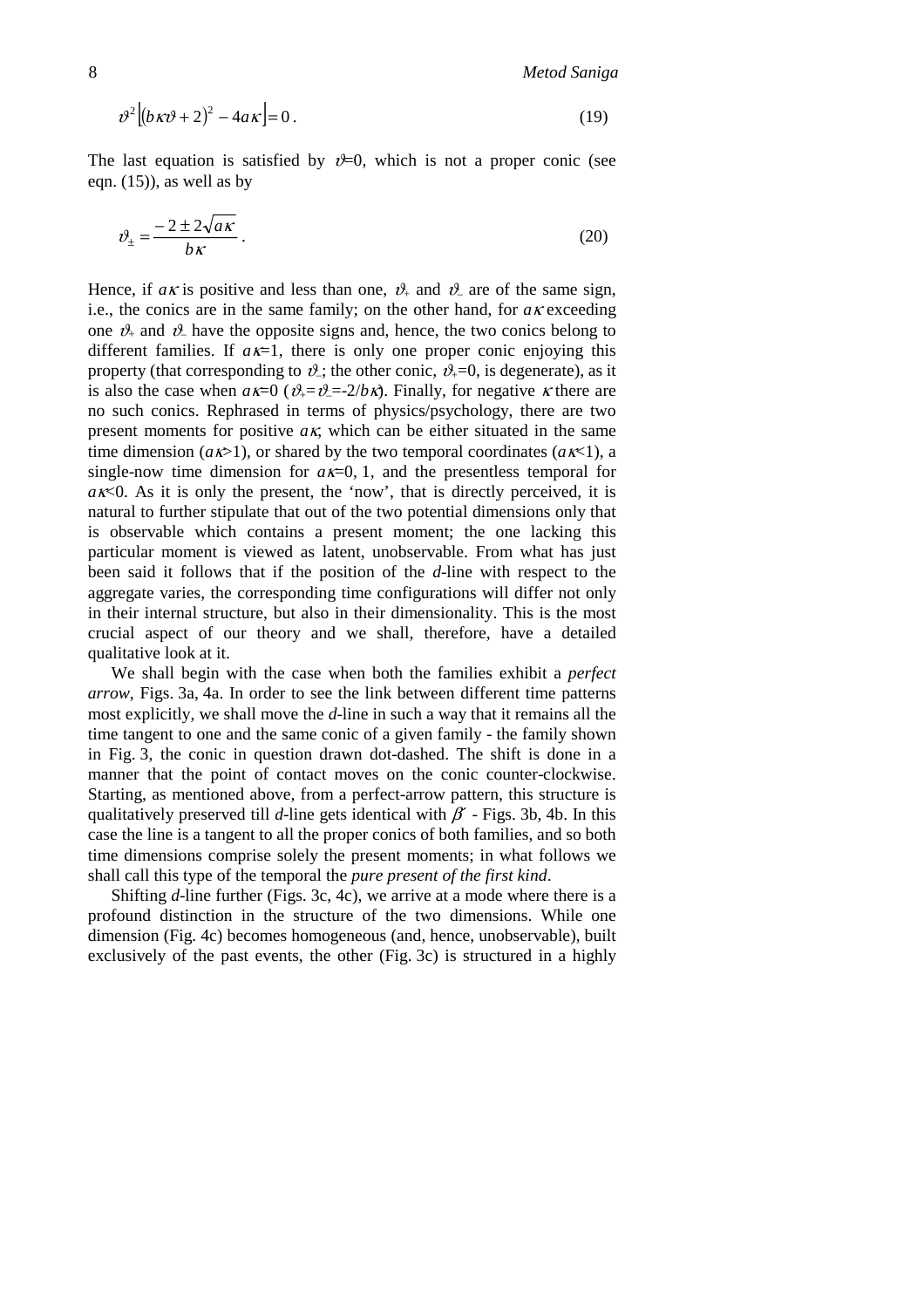non-trivial way: namely, it features two distinct domains of the past that are separated by two different moments of the present from a single region of the future. This can be viewed as a union of two ordinary arrows of time that have the domain of the future in common. Although the two arrows are perfectly equivalent on their own, this symmetry is broken when this structure (Fig. 3c) is related/compared to that depicted in Fig. 3a. For from this comparison it follows that one of the arrows, viz. the one that shares with the arrow of Fig. 3a the moment of the present, can be regarded as principal (illustrated in Fig. 3c by the double arrow); the other, seen located in what would normally be the region of the future of the principal arrow, as subsidiary (single arrow). We note that the principal arrow is opposite to the 'reference' arrow of Fig. 3a, whereas the subsidiary one points in the same direction as the latter. In what follows we shall call this configuration an *arrow within arrow*.

This structure remains qualitatively intact until *d*-line is found to pass through the base point  $B'$ , Fig. 3d. In this case, the domain of the future completely disappears and the time dimension is endowed with two regions of the past, separated from each other by a single moment of the present: this pattern will be referred to as a *past-present-past* mode. Concerning the twin time dimension, it still keeps its latency as the corresponding family of conics preserves its homogeneity (Fig. 4d).

A further slide of *d*-line brings us again to an arrow-within-arrow configuration, Fig. 3e. This a-w-a pattern is, however, related differently to the original arrow than that represented by Fig. 3c. For it is now the domain of the future of the reference arrow (Fig. 3a) that is transformed into a subsidiary arrow, and it is the principal arrow which shares the polarity of the reference arrow. In order to distinguish between the two a-w-a configurations, we shall call the former (Fig. 3c) the *past*-related, the latter (Fig. 3e) the *future*-related one. The corresponding second temporal dimension is again hidden, as it still features past events only (Fig. 4e).

The a-w-a pattern of Fig. 3e vanishes when *d*-line hits the point *L*, and a perfect arrow is re-established - Fig. 3f. This pattern is seen all the way through to the point when *d*-line becomes identical with the other base line,  $\beta$  - Fig. 3h. At this mode, all the conics have *d*-line for a tangent and we again have a time dimension consisting exclusively of the 'nows', the present; as it will be seen later on, this mode is fundamentally different from that represented by Fig. 3b, and to make this distinction evident we shall call it the *pure present of the 2nd kind*. This is the last pattern in the sequence, for a further displacement of *d*-line leads to the perfect arrow we began with (Fig. 3a, 4a).

Summing up, we arrive at six different patterns of the intrinsic structure of the time dimension borne by one family of the quadratic set of conics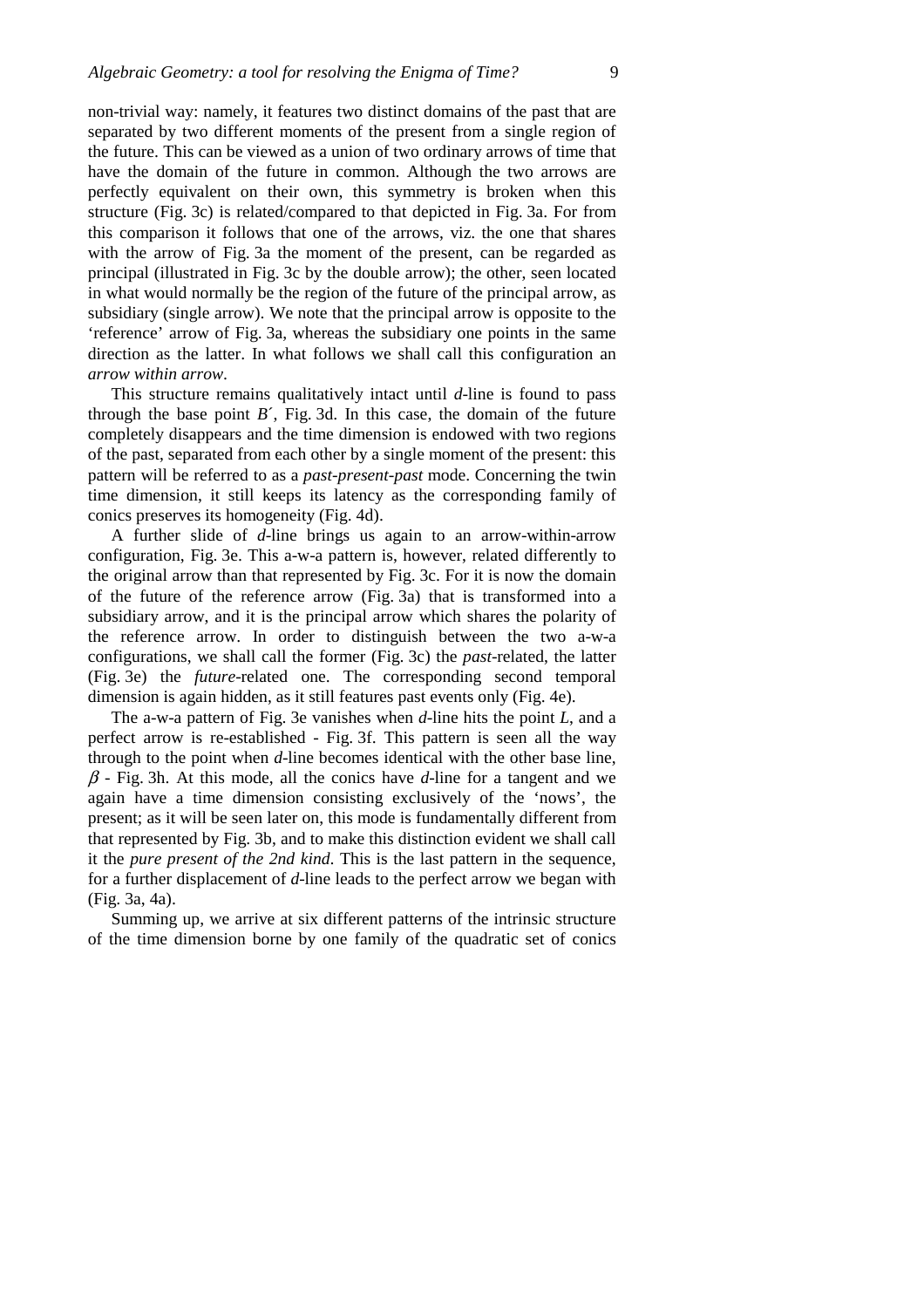

*Figure 3.* A schematic sketch of the varieties of the internal structure of time dimension generated by a given family of conics of the aggregate defined by eqn. (14): *a* - a perfect (ordinary) arrow; *b* - a pure present of the 1st kind; *c* - a past-related arrow within arrow; *d* - a past-present-past pattern; *e* - a future-related arrow-within-arrow mode; *f*, *g* - perfect arrows, and *h* - a pure present of the 2nd kind. For more details, see the text.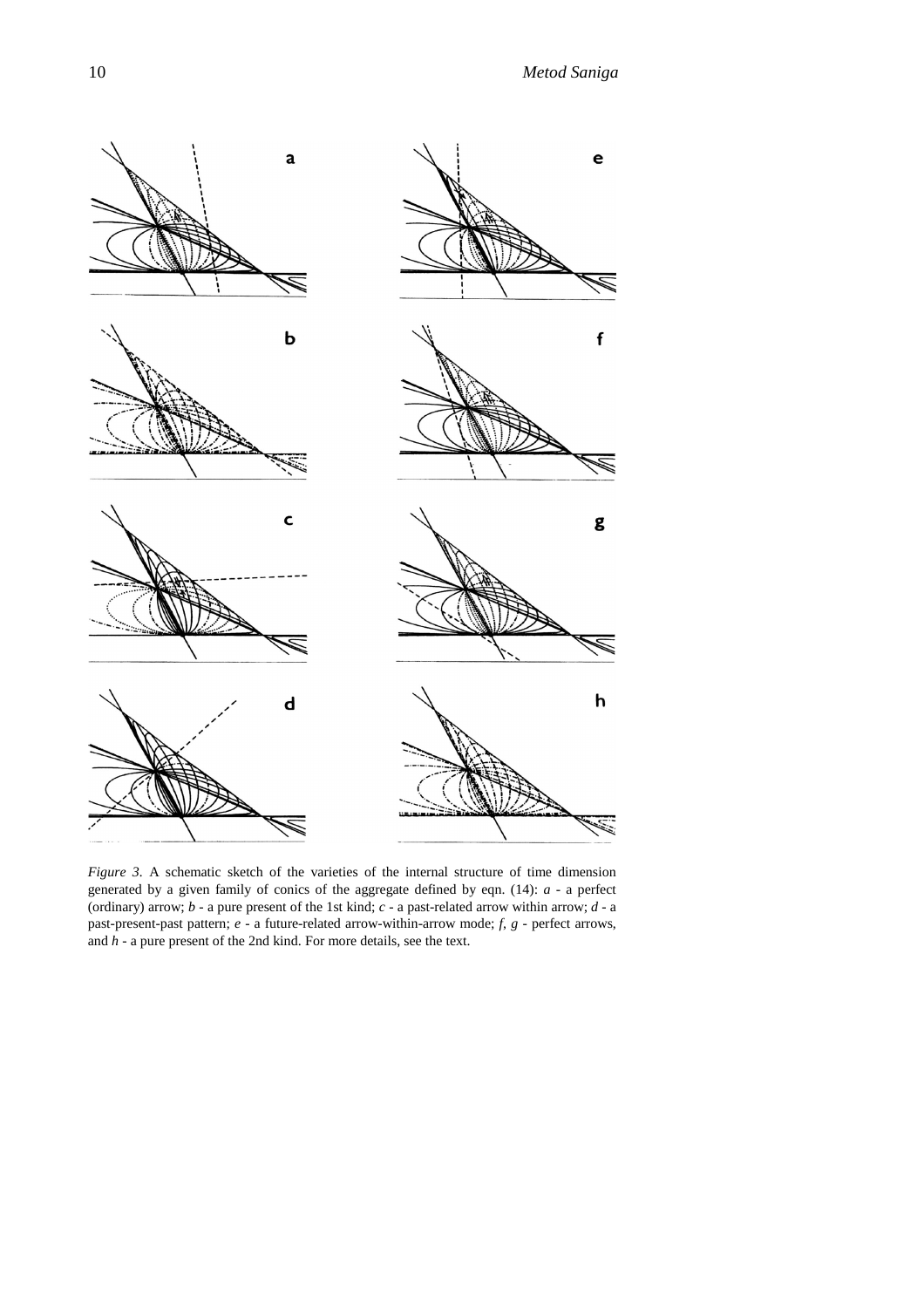

*Figure 4.* The same as in the previous figure for the time dimension generated by the other family of conics of aggregate (14). The position of *d-*line on the corresponding figures is identical.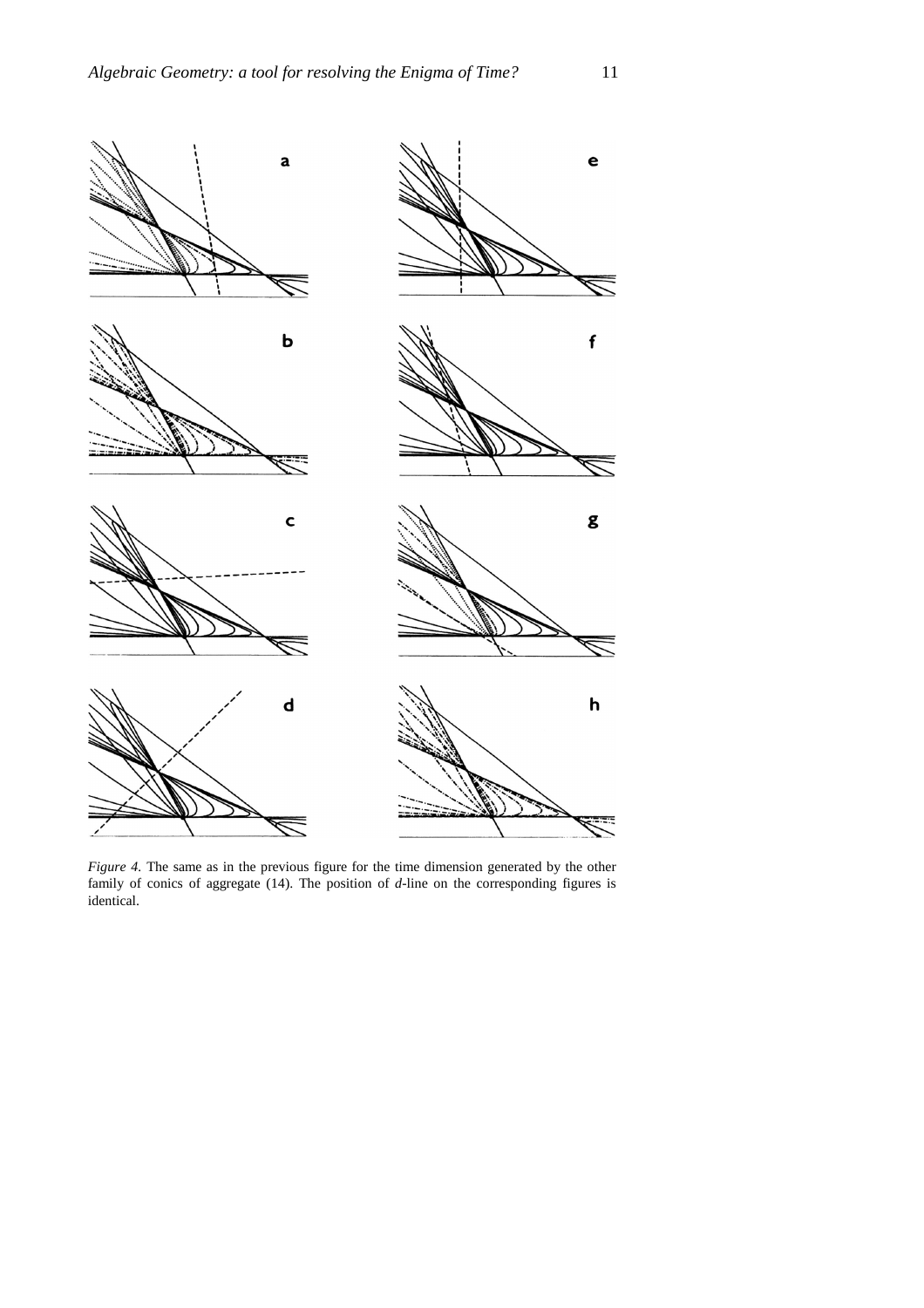defined by eqn. (14): the perfect arrow (Figs. 3a, f, g), a couple of pure-present configurations (Figs. 3b, h), two arrow-within-arrow modes (Figs. 3c, e), and a past-present-past structure (Fig. 3d). The perfect arrow of time is a structure which each of us is familiar with; but what about the remaining five? They are, indeed, quite peculiar and, at first sight, they may seem to belong only to the realm of pure academic interest. In this case, however, appearances and reality differ perhaps more greatly than in any other area of human experience, for the theory can be linked with the phenomenological world in a way that has had absolutely no previous existence of any kind, of which science has not allowed us to form even the remotest conception. What the term 'phenomenological' world means here is nothing but the already-mentioned (Sec. 1) realm of psychopathological time dimensions characterizing altered states of consciousness<sup>9–136</sup>. It is a world where there is so much unsettled and uncertain that seemingly small matters can take an outsize significance and where, thus, the strength of our formalism can be shown in full.

### **4. ALTERED STATES OF CONSCIOUSNESS AS A VALUABLE TEST BED OF THE MODEL**

### **4.1 Pure Present of the First Kind**

So, our forthcoming task is to try to fill up the above-examined 'anomalous' temporal patterns with a concrete experiential content. We shall start our reasoning with the (relatively) least complicated structures. These are obviously the pure-present modes, Figs. 3b, h. We shall focus first on a 1<sup>st</sup> kind mode, Fig. 3b. This mode represents a smooth transition between the perfect arrow, Fig. 3a, and the past-related a-w-a configuration, Fig. 3c. As the flux of time characterizing the perfect arrow is opposite to that of the principal arrow of the a-w-a structure in question, it follows that the  $1<sup>st</sup>$  kind pure present must be characterized by a complete cessation of time's flow. And the psychopathologic literature is found to be quite abundant in experiences like 'time standing still', 'arrested', or 'suspended' time $10-26$ , 28–30,36,38,41,45–52,60–66,68,70–75,77,84,88–93,102,106–108,113,118–129,132.

A quadruple of descriptions given below were drawn from different sources, and they should give the reader a sufficiently complex picture of what a generic experience of this type of disturbed temporal awareness looks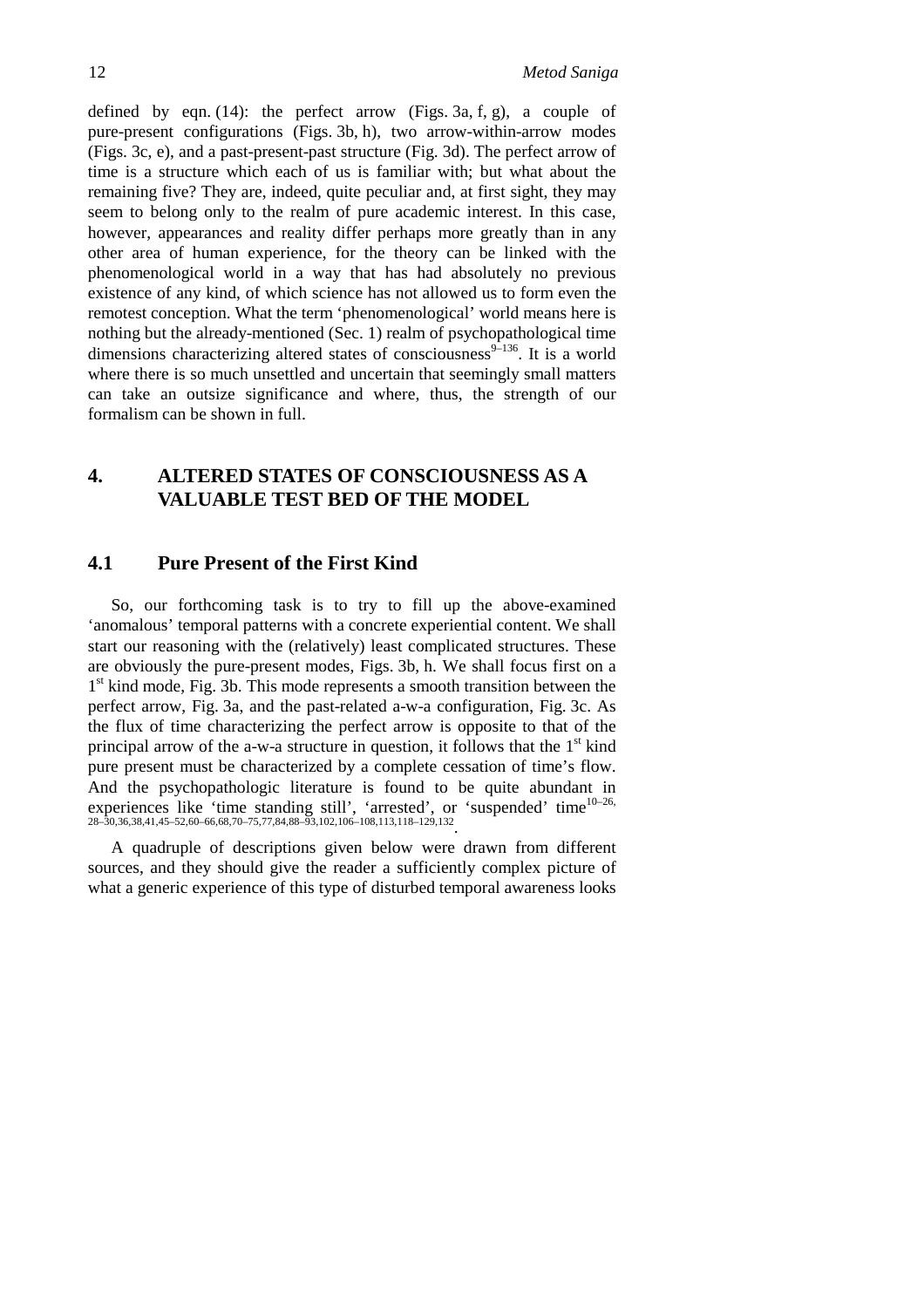#### like. The first excerpt was taken from a beautiful paper by Muscatello and Giovanardi Rossi (ref. 123, p. 784)<sup>∗</sup> :

"*Il tempo per me è fermo completamente*, mi sembra. Forse sono soltanto attimi che io sto così male. Guardo l'orologio e mi sembra, se lo riguardo, che sia trascorsa una distanza di *tempo enorme*, come se fossero trascorse delle ore, mentre invece sono trascorsi pochi minuti. Mi sembra un *tempo enorme* che sta passando. *Il tempo non passa mai, guardo l*'*orologio, ma le lancette sono sempre ferme nella stessa posizione, non si muovono mai, non vanno mai avanti; allora sento se l*'*orologio si è fermato, sento che batte, ma le lancette sono sempre ferme*. Al passato non penso, me ne ricordo ma non ci penso molto. Quando sto così male *non penso mai al mio passato*. Non mi veniva in mente niente, niente… non riuscivo a pensare a niente. Non riuscivo a prospettarmi niente, *niente in futuro*. *Per me il tempo presente non esiste* quando sto così male… *non esiste il passato, non esiste il futuro.*"

An extraordinary vivid and detailed account of this type of the psychopathology of time was found in ref. 77 (p. 311):

"…Das seltsame war, daβ mir hier und da das normale Zeitbewuβtsein angesichts dieser Figuren vollkommen verloren ging; *die Zeit war nich mehr ein Strom, der vorbeiflo*β *und dessen Flie*β*en man messen konnte, sondern sie war gleichsam ein Meer, das als Ganzes stillstand und nur in sich ein chaotisches Durcheinander war. Ich vermochte das ständige Werden der Figuren dann nicht mehr als eine Sukzession in einer bestimmten zeitlichen Richtung aufzufassen, sondern manchmal flossen die Farben und Formen zu einem unbeschreiblichen Durcheinander zusammen, wie wenn die vorher abwechselnden Figuren jetzt alle gleichzeitig erlebt würden.* Hatte ich vorher die Figuren in ständiger Bewegung gesehen, so war jetzt nur noch eine bunte, unsäglich verwirrende Mannigfaltigkeit da, in der ich keine Bewegung mehr wahrnehmen konnte. Wenn ich in die Schau der Figuren ganz versank, so geschah es hier und da, daβ ich zugleich auch *in diesen Zeitenstillstand versank, wo das Aufeinanderfolgende in einer stillstehenden Gegenwart zusammenflo*β. Diese Unterbrechungen im normalen Zeiterleben kann ich jetz nicht nur nicht formulieren, sondern mir auch erlebnismäβig kaum mehr vergegenwärtigen. Wenn ich mich von den Figuren losriβ und mich gewaltsam der Auβenwelt zuwandte, so war dieses abnorme Zeiterlebnis nich mehr vorhanden, aber die Zeitsinnstörung äuβerte sich dann in der Täuschung, daβ seit dem letzten Aufraffen *ungeheuer lange* Zeit verflossen sein müβte…"

The third illuminating description of time standing still is picked up from ref. 15 (p. 13); this account is interesting by the fact that the author also pays attention to the corresponding distortion in spatial perception (the last line of the vignette):

"Ich merke wohl den Zeitfluβ, aber ich erlebte ihn nicht. Ich weiβ, daβ morgen auch ein Tag ist, ich fühle ihn aber nicht kommen. Die Vergangenheit kann ich jahremäβig abschätzen, ich habe aber keine Beziehung mehr dazu. *Der Zeitstillstand ist unendlich, ich lebe in einer stehenden Ewigkeit. Ich sehe, da*β *die Uhren sich drehen, aber für mich vergeht die Zeit nicht*…

∗ In this and all subsequent excerpts, italics are used to emphasize those parts of the narrative that most directly relate to the subject discussed.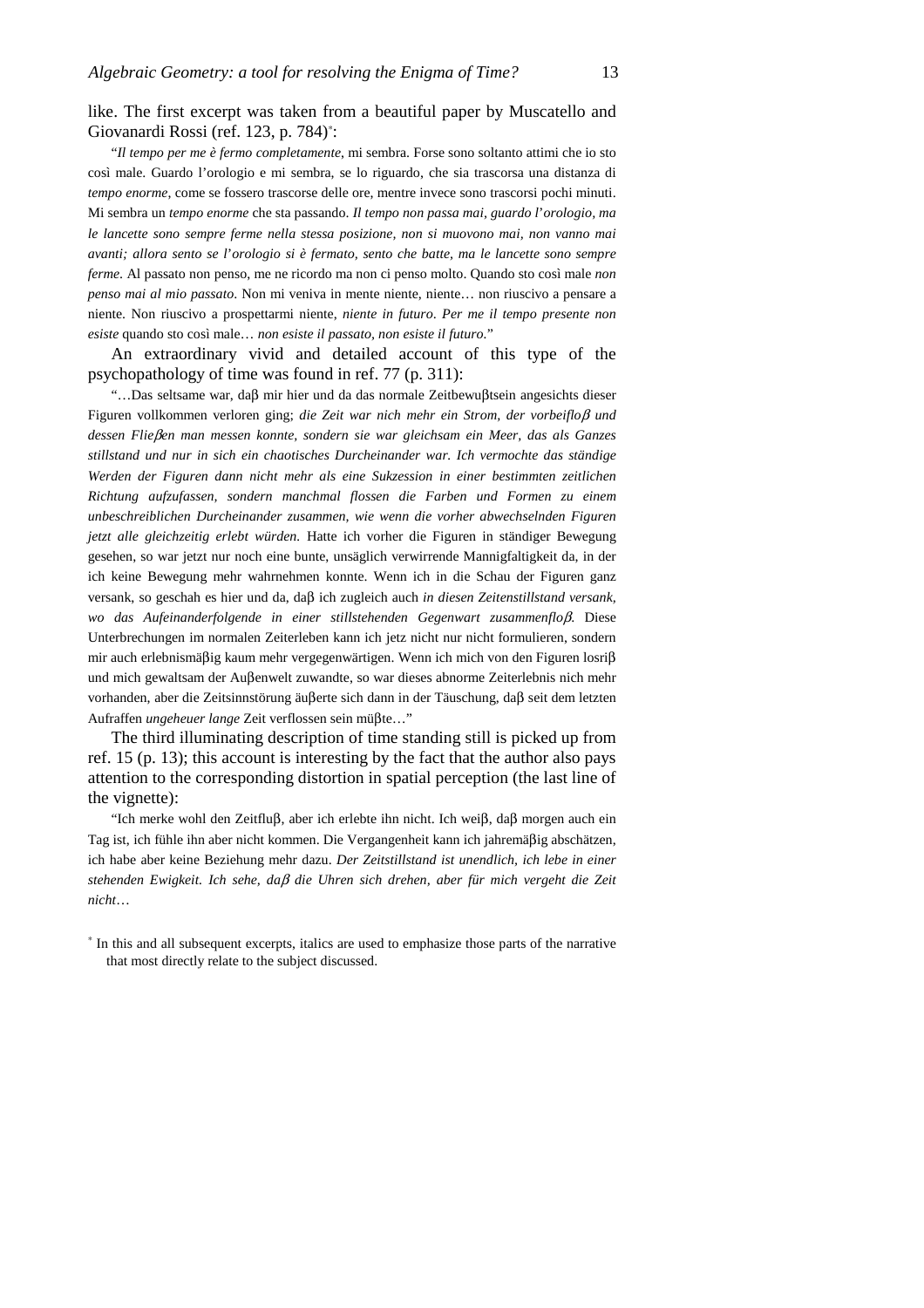Alles liegt in einer Linie, es sind keine Tiefenunterschiede mehr… Alles ist wie eine feststehende Fläche."

In the last example, the subject makes it clear that it is only their internal time that comes to a complete halt, while the objective/external time still keeps its course. However, there are also experiences where an opposite phenomenon seems to take place, as in the following intriguing case (ref. 132, p. 158):

"Now I was walking and I walked not. And I looked up to the air and saw the air in amazement. And I looked up unto the pole of the heaven and saw it standing still, and the fowls of the heaven without motion. And behold there were sheep being driven and they went not forward but stood still; and the shepherd lifted his hand to smite them with his staff and his hand remained up. And I looked upon the stream of the river and saw the mouths of the kids upon the water and they drank not. And of a sudden all things moved onwards in their course."

#### **4.2 Pure Present of the Second Kind**

Time standing still may be viewed as an extreme case of the *de*celeration of the lapse of subjective time, viz. by its infinite slowing-down. This is one limit of the 'present-preserving' disappearance of the flux of time. The other limiting case is represented by an infinite *ac*celeration/speeding-up of time's pace. It is intuitively obvious that this extinction of temporal flow is of a different nature than that characterizing the previous case. And the *second kind* of pure present, Fig. 3h, is indeed found to differ from its  $1<sup>st</sup>$  kind counterpart. Although it is also a transitory mode, it separates two *identical* modes, Figs. 3a, g; they both are perfect arrows, and of the same polarity at that.

This other kind of pure present is also a well-documented and invariable feature of a certain group of the altered states of consciousness, being most often called an 'eternity', or 'timelessness'  $\frac{14,18,20,28,36,45-47,52,56-57,64-67,69-70,75-79}{14,18,20,28,36,45-47,52,56-57,64-67,69-70,75-79}$  $83-85,87-94,126,130-131$ . It is a sort of telescoping of past, present, and future into the present that is experienced as a 'timeless now', where everything appears to be happening at once. Perhaps the best account of what this is like we found in ref. 76 (p. 46); although the author almost exclusively focuses on the spatial fabric of existence throughout the book, it is the temporal aspect of this particular experience that fascinates most:

"Ich erwachte in einer andern Welt, in der das Welträtsel auf eine unendlich einfache Weise gelöst war in der Art eines andern Raumes. Ich staunte über das Wunder dieses andern Raumes, und in dem Staunen war das Urteil verborgen, er ist grundverschieden von unserem Raum. Er hatte andere Dimensionen, alles war in allem enthalten. Ich war in diesem Raum, und der Raum war ich. Das Weltall war in dem Raum enthalten, ich im All and es in mir…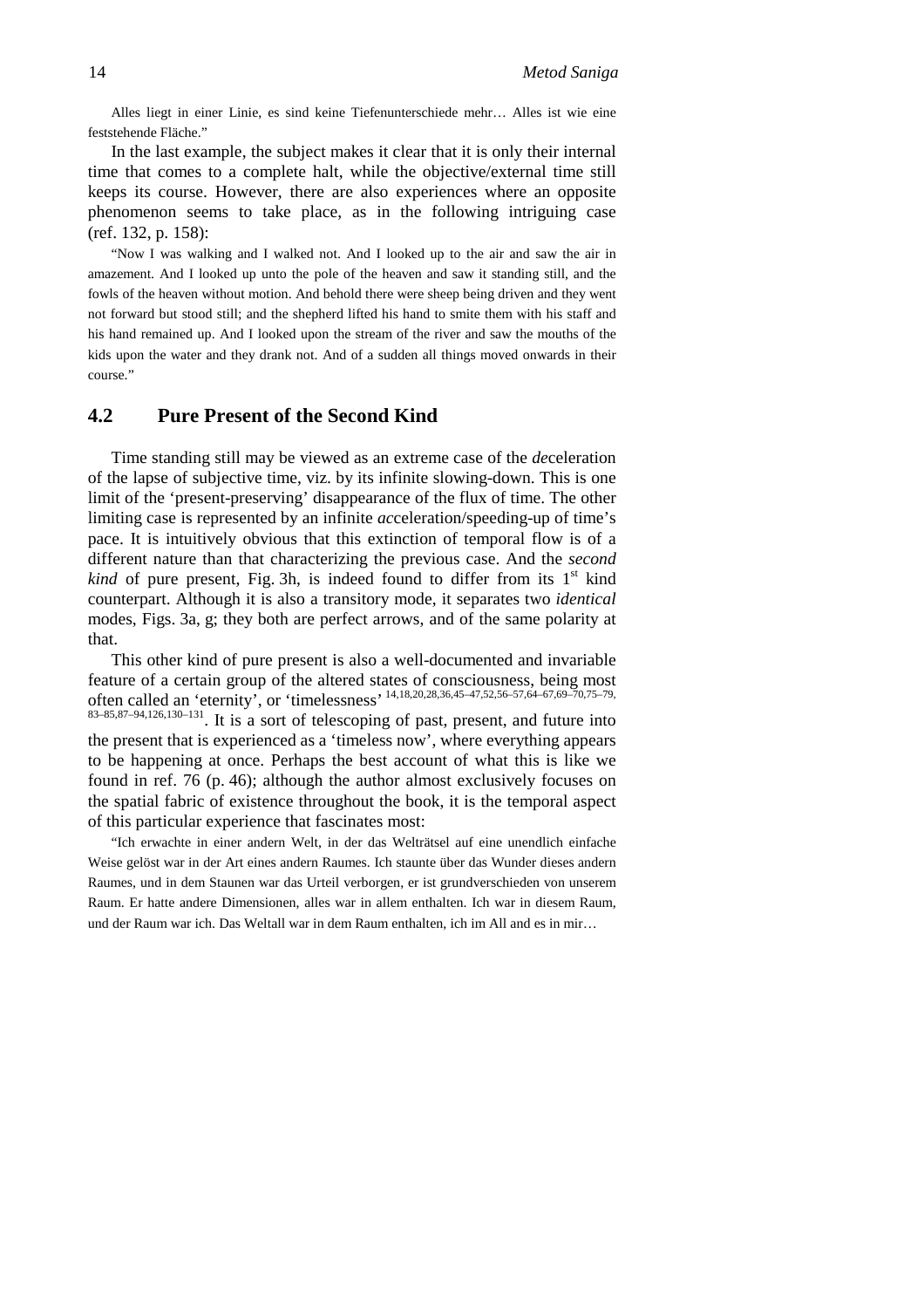Jedenfalls erlebte ich in der zweiten Phase dieses Traumes erst *die Zeit, Weltallzeit, Äonen*. In kosmischen Zeitläufen sah man Welten entstehen, aufblühen wie Blumen, bestehen und wieder vergehen. Es war ein ewiges Spiel, in dem es kein Ende gab. *Blickte man zurück in die Vergangenheit, sah man Äonen, blickte man vorwärts in die Zukunft dehnten sich Äonen in Ewigkeit aus, und die Ewigkeit war im Punk der Gegenwart enthalten*. Man befand sich in einem Sein, in dem das Werden und Vergehen bereits enthalten war, und dieses Sein war mein Bewuβtsein. Es enthielt alles…"

Another gripping picture is taken from ref. 130 (Chapt. 2), based on the author's personal near-death experience:

"This time, I moved, not my environment, and I moved rapidly… My speed accelerated until I noticed a wide but thin-edged expanse of bright light ahead, like a "parting" in space or a "lip", with a brightness so brilliant it was beyond light yet I could look upon it without pain or discomfort… The closer I came the larger the parting in space appeared until… I was absorbed by it as if engulfed by a force field…

Further movement on my part ceased because of the shock of what happened next. Before me there loomed two gigantic, impossibly huge masses spinning at great speed, looking for all the world like cyclones. One was inverted over the other, forming an hourglass shape, but where the spouts should have touched there was instead incredible rays of power shooting out in all directions… I stared at the spectacle before me in disbelief…

As I stared, I came to recognize my former Phyllis self in the midupperleft of the top cyclone. Even though only a speck, *I could see my Phyllis clearly, and superimposed over her were all her past lives and all her future lives happening at the same time in the same place as her present life. Everything was happening at once! Around Phyllis was everyone else she had known and around them many others... The same phenomenon was happening to each and all.*  Past, present, and future were not separated but, instead, interpenetrated like a multiple *hologram combined with its own reflection*.

The only physical movement anyone or anything made was to contract and expand. There was no up or down, right or left, forward or backward. There was only in and out, like breathing, like the universe and all creation were breathing - inhale/exhale, contraction/expansion, in/out, off/on."

The third impressive description of a timeless state is taken from ref. 131. Although slightly out of date, the book can still be regarded as a landmark treatise on various aspects of altered states of consciousness. The account in question is from the paper by Pahnke and Richards (ref. 131, p. 403):

"*From the perspective of the Timeless, I could see my life in retrospect and prospect. It was as if it had all been lived through before, as if we had all been here before, and would be here again. There was a strong pre-ordained feeling about this*. I began to see a bit into the future. I understood that I should go back and try to work through some unresolved problems in my relationships with others, and that there would be considerable suffering ahead. My own death was also dimly sensed and strangely accepted. *I saw the unbroken continuity of my past with my future, which was not contradicted by the feeling that this present experience*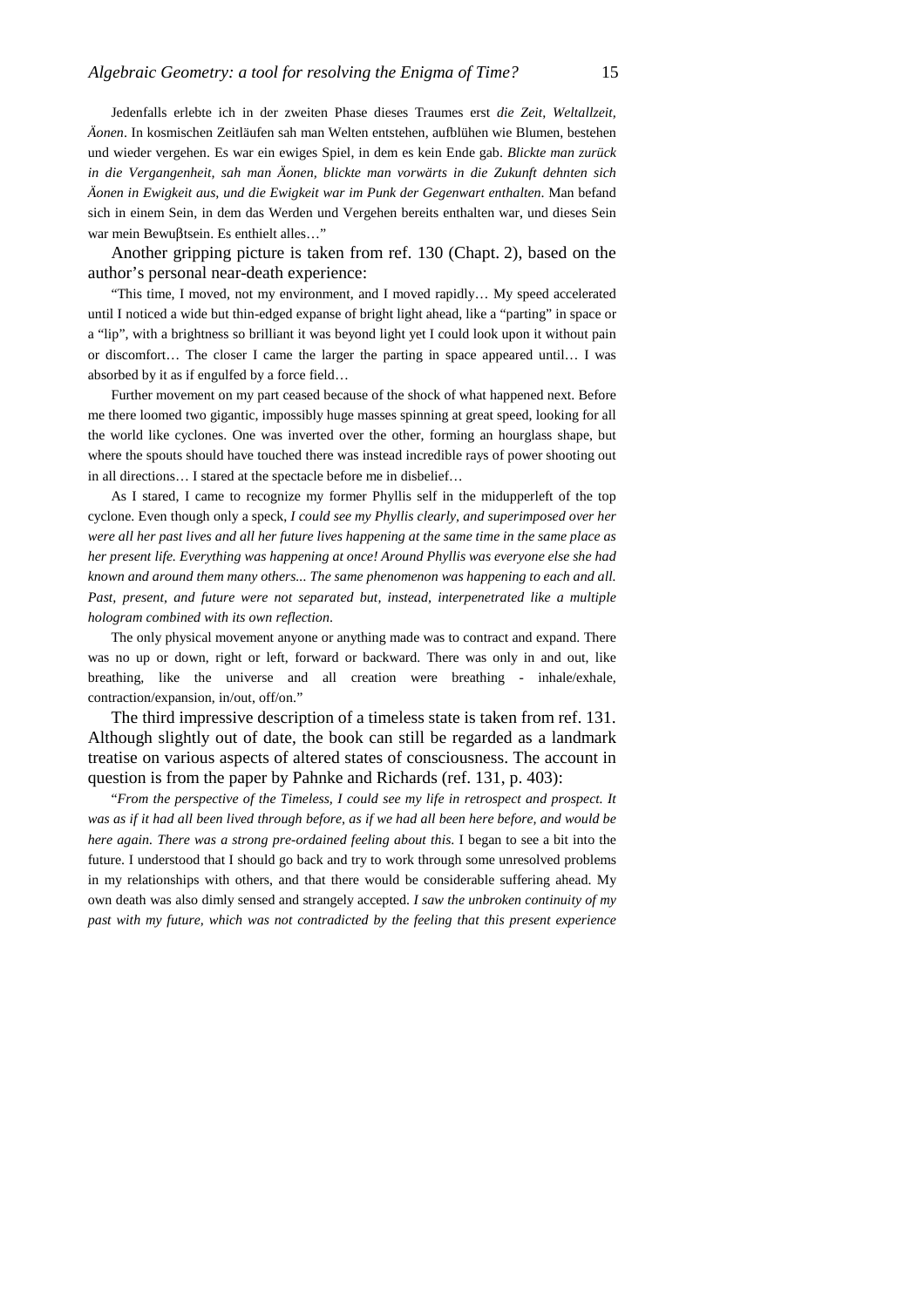*would remain with me and bring about deep changes*. The fact that all was pre-ordained did not contradict living in freedom, fighting for truth and against evil…"

#### **4.3 Past-Present-Past Configuration**

Our next discussion is devoted to a past-present-past mode, Fig. 3d. A comparison of the latter figure with Fig. 3a shows that this mode can simply be looked upon as an anomalous arrow lacking the domain of the future, the latter being replaced by the second domain of the past. Moreover, it is also a particular case of the 'fluxless' time; for (see Figs. 3c-e) it represents a borderline between two kinds of the a-w-a configurations, and these have principal arrows of the opposite polarities (compare Figs. 3c and e). A few first-hand accounts given below illustrate sufficiently well this past-prevailing mode. A couple of them are picked up from a very intriguing paper by Franz Fischer<sup>29</sup>, which, in our opinion, collects the best descriptions of the schizophrenic's disturbed sense of time. Both the experiences belong to one and the same patient. On one occasion, the patient reports (ref. 29, pp. 560-1):

"Das Denken ist anders, es hat keinen Stil mehr. *Was ist mit der Zukunft? Man kann sie nicht erreichen. Man kann erzählen von der Gegenwart und von der Vergangenheit, vorstellen kann man sich das nicht mehr*. Man kann es sich nicht ausmalen, und man muβ zurücksinken. Alles ist wie ein Fragezeichen…

Es zieht mich zurück, ja, wohin? Da, wo es herkommt, dorthin, wo es früher war. *In die Vergangenheit geht es hinein. Das ist so ein Gefühl, als ob man zurückfallen müsse. Das ist das Verschwinderische, das Vergehen. Die Zeit schlupft in die Vergangenheit hinein*, die Mauern sind gefallen. Früher stand Alles fest. Es ist wie zum Greifen, als ob man es wieder herziehen müsse. *Ist das die Zeit? Weit hergerückt!*

Morgens beim Aufwachen, ja wie soll ich sagen, das Verschwinderische ist dann wieder da; da setzt es mir ganz besonders zu! Ob ich weiβ, wo ich bin? Ja schon. *Aber das Verschwinderische, da*β *keine Zeit da ist, und wo man mit der Zeit anpacken soll, und wann gestern war! Da langt es innen in mir aus, immer weiter zurück, - aber wohin? Die Zeit ist im Abbruch.*"

In another situation (ref. 29, p. 563), she puts it as:

"Ich bleibe stehen; *ich bin zurückgeworfen in die Vergangenheit* durch Worte, die man im Saal spricht. Aber das ist doch Alles selbstverständlich, das muβ so sein! *Es gibt keine Gegenwart mehr, sondern nur ein Zurückbezogensein, das ist mehr als ein Gefühl, es geht durch und durch*…

*Gibt es denn eine Zukunft? Früher hat es für mich eine Zukunft gegeben, jetzt schrumpft sie immer mehr zusammen. Die Vergangenheit ist so aufdringlich; sie wirft sich über mich; sie zieht mich zurück*…

Ich bin wie ein brennender Pfeil, den man nach vorn wirft, dann bleibt er stecken, fällt zurück und löscht aus wie in einem luftleeren Raum. Er wird zurückgeworfen. Damit will ich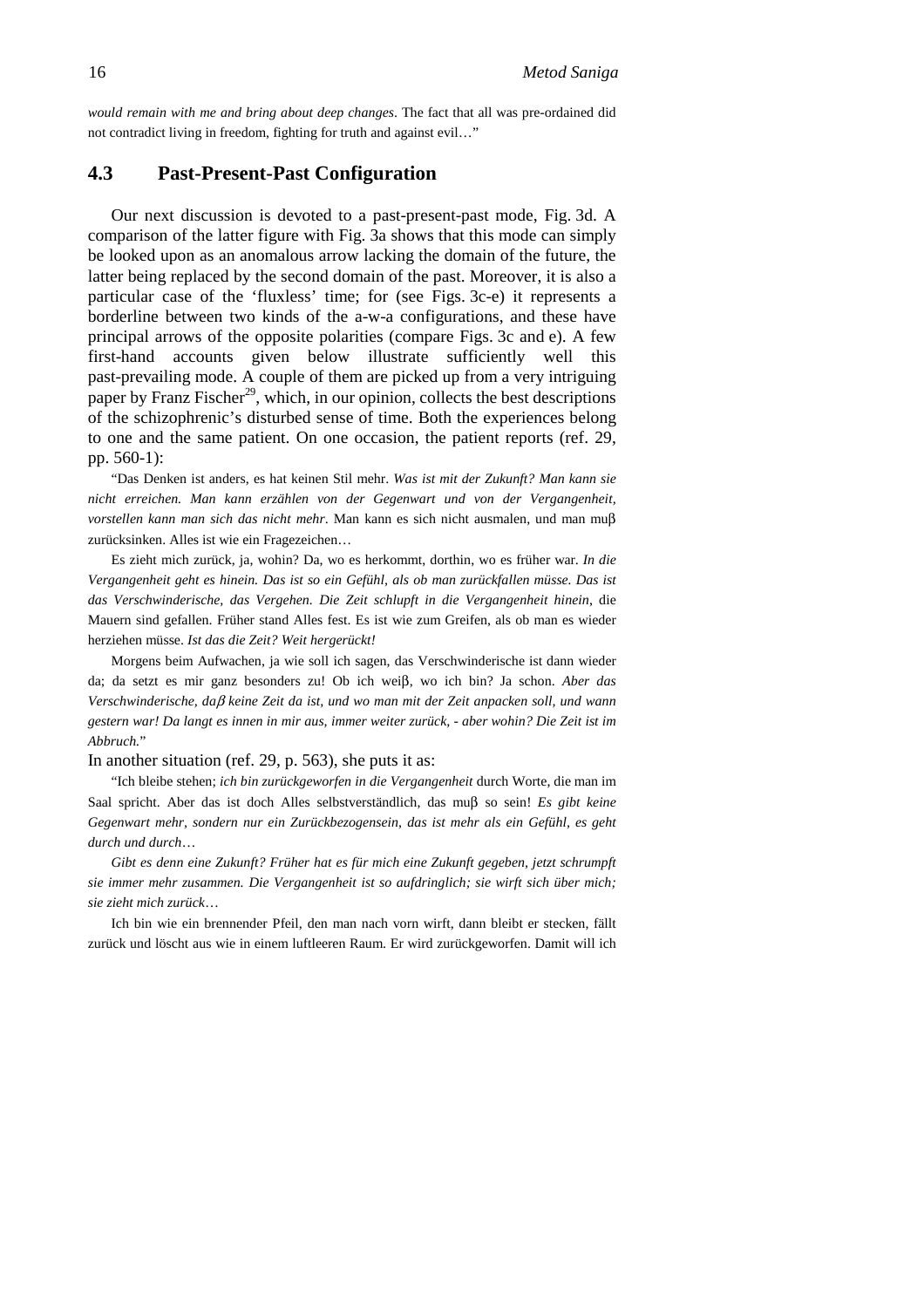sagen, *da*β *es keine Zukunft gibt, und da*β *ich zurückgeworfen werde. Fremde Gedanken kommen herein und treiben mich in die Vergangenheit ab*. Es ist furchtbar. Es geht durch und durch!…"

An almost 'textbook' example has been borrowed from<sup>62</sup>; in this case, a patient suffers an endogenous depression (ref. 62, p. 229):

"Ich kann nichts mehr voraussehen, *als wenn es keine Zukunft mehr gäbe. Früher habe ich mir immer überlegt, was ich nächste Woche tue und was ich mir im Sommer kaufe; jetzt kann ich das nicht mehr, ich meine immer, es hört jetzt alles auf und morgen ist überhaupt nichts mehr*. Ich komme mir vor wie eine Puppe, die leblos ist und der erst wieder neues Leben eingehaucht werden muβ. *An die Zukunft kann ich nicht denken - ich kann nicht vorausdenken.*" (Und wie steht es mir der *Vergangenheit?*) "*Ja, an die denke ich sehr stark sogar*. Es ist mir sehr arg, daβ die schönen Stunden so vorbei sind." (Und die *Gegenwart?*) "*An die denke ich weniger, die nehme ich halt so hin, der Tag vergeht*. Ich studiere halt immer, wo das alles herkommt." (Wie geht es mit dem Denken?) "Jetzt kann ich schon denken, bloβ voraus, das geht einfach nicht, es ist einfach, als wenn es abgeschnitten wäre."

To conclude this subsection, we introduce one more experience where the existence of the two domains of the past is explicitly mentioned (ref. 90, pp. 112-3):

"Every day is a thousands of years, yet the days behind me all collapse into nothing, like a pack of cards. Each day is so long that a normal human being can't imagine it. Each moment is the same way - long. Nothing within this time world has any meaning for me, which is why the time is so long… There are no natural divisions…

*I have two pasts, the past before I lost my feelings, which my mind struggles to recapture, and the undifferentiated past of my* "*time world*", *which does not interest me. The two pasts are separated by the barrier known as* "*loss of feelings." The past, or before loss of feelings, is steadily fading in my memory, and since my* "*new past" is meaningless I don*'*t remember it*; so, soon, I will have no past whatsoever, and no future; I will exist only in the endless present…"

#### **4.4 Past-Related Arrow Within Arrow**

All the anomalous temporal patterns so far dealt with are characterized by the absence of the flux of time. The remaining two configurations to be discussed, viz. the a-w-a structures, show the contrary. Not only are they characterized by the flux of time, but each of them exhibits a couple of flows - principal and subsidiary, the two pointing against each other (see Figs. 3c, e). Let us examine first the *past*-related mode. As the principal arrow of the latter has the opposite polarity than the reference arrow of our ordinary state (Sec. 3), the psychotic subject experiencing such a configuration will feel that time moves *back*ward. Moreover, as the present of the subsidiary arrow is located in what would otherwise be the domain of the past of the reference arrow, the subject will also report to have a direct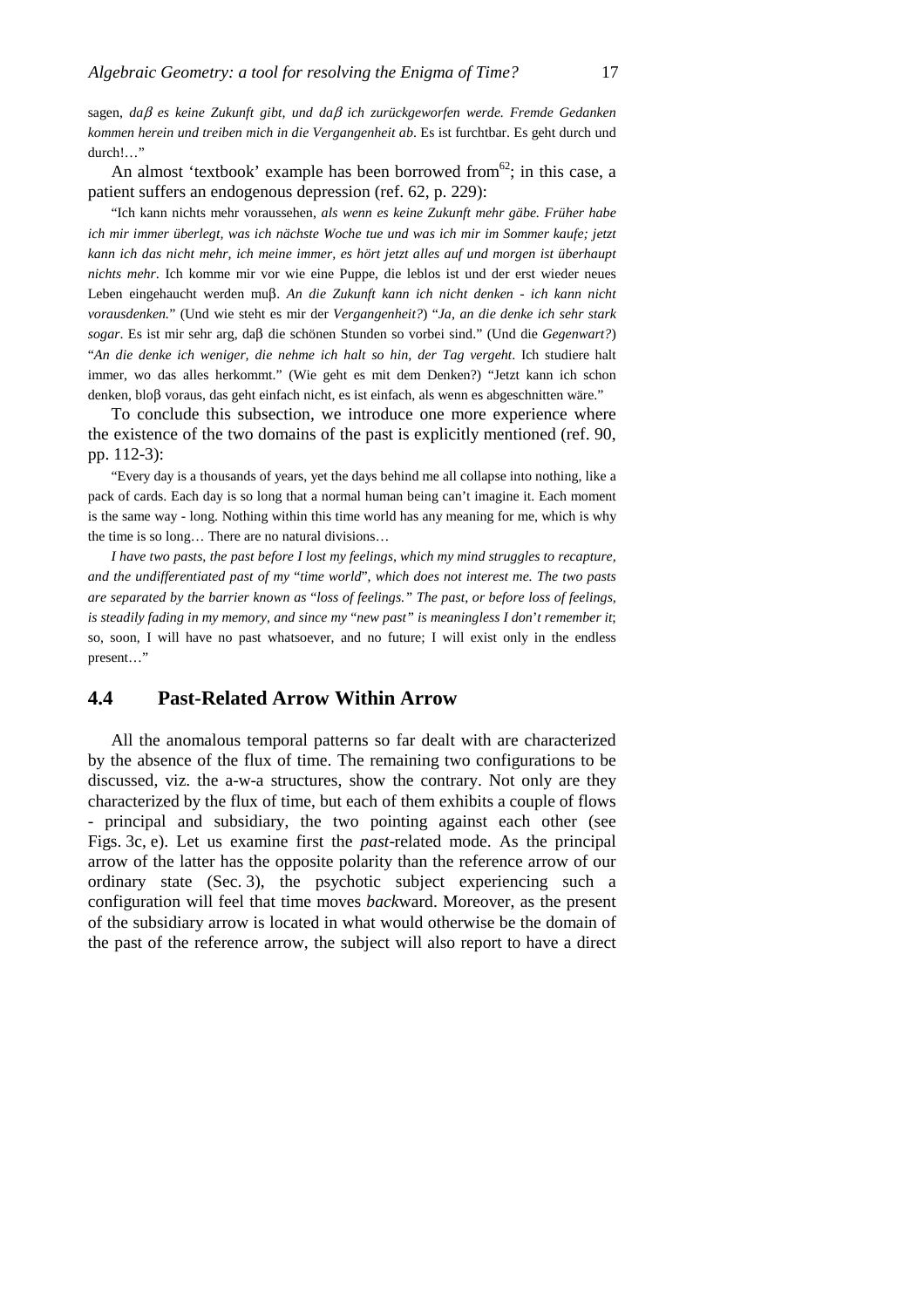access to his *past* events, re-living them in the ordinary sequence (as the subsidiary arrow has the same polarity as the reference arrow, compare Fig. 3c with Fig. 3a). From all the 'psycho-time-related' references<sup>9–133</sup> we have had a possibility to look into, no account draws a portrait of the essential properties of this mode better than that found in ref. 29 (p. 556):

"Gestern am Mittag, als das Essen aufgetragen wurde, schaute ich zur Uhr: Warum sollte man das auch nicht tun, aber da war etwas Besonderes dabei. Denn die Uhr konnte auch nicht mehr helfen und hatte mir nichts mehr zu sagen. Wie sollte ich mich mit der Uhr zusammenbringen? *Ich fühlte mich wie zurückversetzt, als ob Etwas das vergangen sei, gewisserma*β*en auf mich zukäme, als ob ich selbst einen Weg zurücklegte. Es war mir so, als sei um 11½ Uhr wieder 11 Uhr, aber nicht nur die Zeit war wieder dieselbe und kam zurück, sondern auch, was in dieser Zeit sich für mich zugetragen hatte*. Aber eigentlich ist das Alles viel tiefer, als daβ ich es sagen kann. Mitten drin, als ob es nicht dazugehöre, kam Etwas Anderes herauf. *Es war mit einem Male nicht nur wieder 11 Uhr, nein, eine längst vergangene Zeit war da, und darin* - habe ich Ihnen das schon erzählt, vom Samenkorn in der groβen, harten Schale? So war das auch wieder: Mitten drin in der Zeit aus die Vergangenheit komme ich auf mich selbst zu. Wie entsetzlich war das. Ich dachte mir, vielleicht ist die Uhr zurückgestellt, da haben die Pfleger einen dummen Streich mit der Uhr gespielt. Ich beschäftigte mich damit, die Zeit als normal zu betrachten, aber es gelang mir nicht; und dann kam ein Gefühl einer furchtbaren Erwartung für mich, *ich könne in das Vergangene hineingezogen werden*, oder das Vergangene könne über mich kommen. Es war unheimlich, daβ man so mit der Zeit spielt, irgendwie dämonisch…"

Here, we use a sans serif type style to mark those parts of the narrative that indirectly point out the existence of the subsidiary arrow. A psychotic patient of Laing (ref. 133, p. 148) gives a very succinct description:

"… *ebbi la sensazione che il tempo stesse andando all*'*indietro; sentii che il tempo procedeva al contrario*, ebbi proprio questa straordinaria sensazione, già… la sensazione più importante in quel momento era quella, *del tempo alla rovescia*… La sensazione era tanto viva che guardai l'orologio e non so come ebbi l'impressione che l'orologio mi confermasse quest'idea, benchè non riuscissi a scorgere il movimento delle lancette…"

A strikingly similar portrayal of time-reversal is also provided by a(nother) depressive patient of Kloos (ref. 62, p. 237):

"Bei meinem plötzlichen Zusammenbrechen war es so in mir, daβ die Zeit abgelaufen ist. Ich hatte nach dem Krankenlager nach 3 Wochen das Gefühl, die Uhrzeiger laufen leer, sie haben keinen Halt. Das war mir auf einmal so. Ich fand sozusagen keinen Halt mehr an der Uhr und auch am Leben, ich hatte einen furchtbaren seelischen Zusammenbruch. Wie ich gerade auf die Uhr aufmerksam wurde, weiβ ich selber nicht. *Zugleich hatte ich das Gefühl, da*β *die Uhrzeiger nach rückwärts laufen*… Das bleibt ein einziges Stück sozusagen, und das bleibt stehen. Ich konnte nicht glauben, daβ die Zeit wirklich fortschreitet, deswegen meinte ich wohl, die Uhrzeiger hätten keinen Halt und liefen leer… *Wie ich immer arbeitete und arbeitete und mich plagte und nichts zustande brachte, hatte ich eben das Gefühl, es geht mit uns alles zurück... Ich kam einfach in meiner Krankheit nicht mehr mit, und da hatte ich*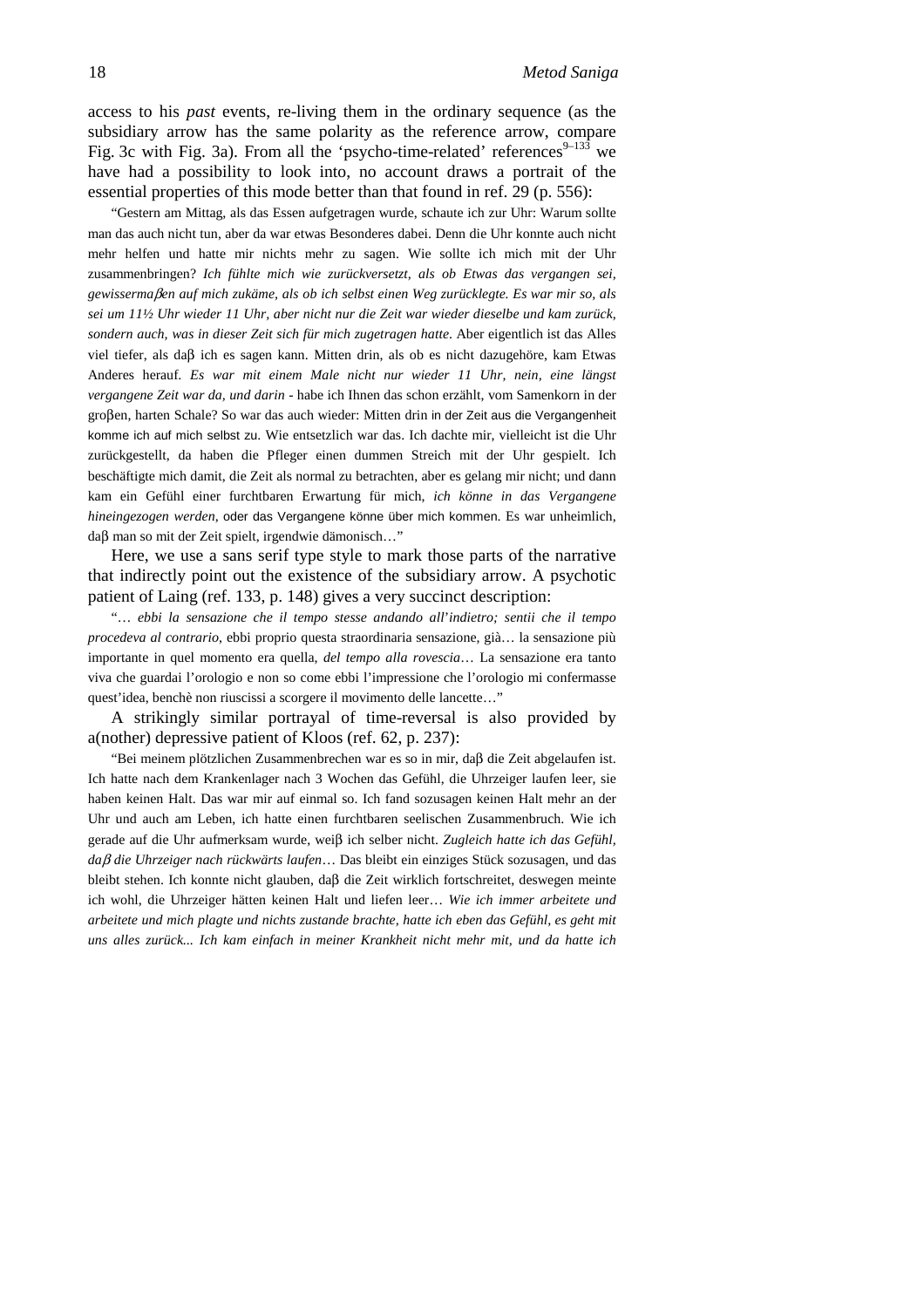*einfach diesen Wahn in mir, da*β *die Zeit nach rückwärts läuft*… Ich habe mich nicht mehr ausgekannt und hab immer gedacht, ich verlier den Verstand. *Ich glaubte immer, die Uhrzeiger laufen verkehrt, sie sind soviel wie zwecklos. Ich stand gerade auf vom Krankenlager und sah auf die Uhr - da fiels mir auf einmal ein: ja was ist denn das, die Zeit laufen ja verkehrt?!... Ich sah natürlich, da*β *die Zeiger vorwärts gingen, aber wie ich es nicht glauben konnte, meinte ich immer, die Uhr geht in Wirklichkeit doch zurück*…"

#### **4.5 Future-Related Arrow Within Arrow**

To move backward in time is quite a fascinating thing, but going through time into the future is even more astonishing; for the barrier between the present and the future seems to be far more opaque to break than that separating the present from the past. And yet in our last mode, viz. in the *future*-related arrow within arrow (Fig. 3e), this boundary is fully transparent. Really, comparing Fig. 3e with Fig. 3a we see that the present of the subsidiary arrow of Fig. 3e corresponds to an event of the *future* of the reference arrow of Fig. 3a. So, the subject can now glimpse some part of his/her own future; this will be done in a reverse order as, in this case, the polarity of the subsidiary arrow is opposite to that of the reference arrow. In this particular state, there is thus nothing mysterious about such phenomena as clairvoyance (the power of seeing future events in the mind), precognition (the knowledge that something will happen before it does), and/or déjà-vu experiences (the feelings that one has previously experienced exactly the same thing as one is experiencing now). To illustrate the case, it is worth introducing the following premonitory dream of J. W. Dunne (ref. 132, p. 165):

"I seemed to be standing on high ground. Here and there in this were little fissures, and from these jets of vapor were spouting upward. In my dream I recognized the place as an island of which I had dreamed before - an island which was in imminent peril from a volcano. And, when I saw the vapor spouting from the ground, I gasped: 'It's the island! Good Lord, the whole thing is about to blow up!'… All through the dream the *number* of the people in danger obsessed my mind. I repeated it to everyone I met, and, at the moment of waking, I was shouting 'Listen! Four thousand people will be killed unless…'

I am not certain when we received our next batch of papers but when they did come the Daily Telegraph was amongst them, and, on opening the centre sheet, this is what met my eyes: *Volcano Disaster in Martinique. Probable Loss of Over 40,000 Lives.*"

As for the phenomenon of clairvoyance, it can be well pinpointed by the case of a famous Dutch clairvoyant Gerard Croiset (ref. 134, pp. 11-12):

The great gift which the Utrecht paragnost possesses is *being able to break through the time and space barriers*. Telepathy and clairvoyance occur at the present. *But Croiset*'*s precognition powers sweep across time, enabling him to glimpse the future*. Although most of us periodically reveal these abilities, Gerard Croiset regularly sees things not visible to the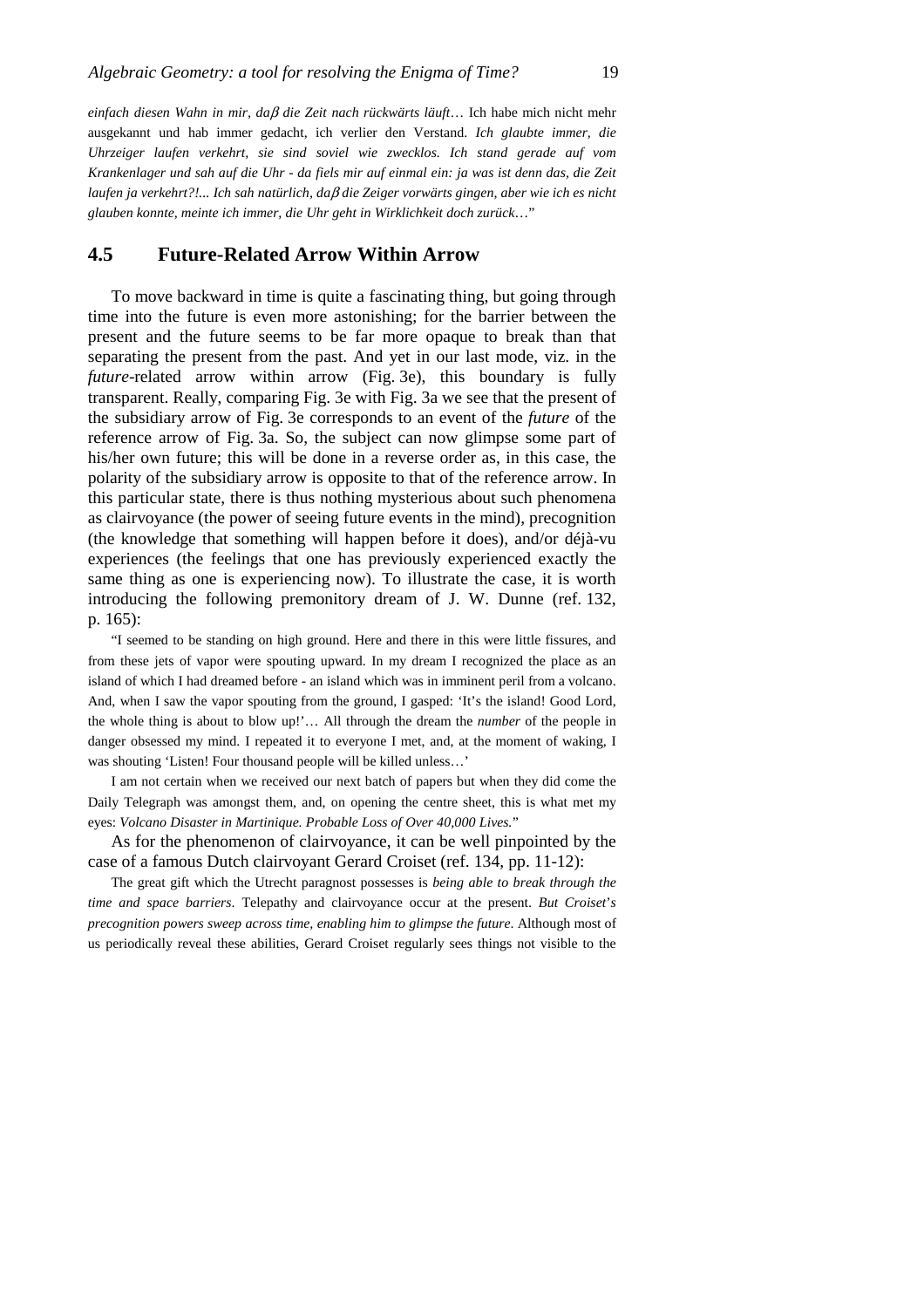normal human eye or mind. *His images aren*'*t confined to the limits of conventional time and space. Croiset not only describes events occurring in the present hundreds of miles away,... but constantly dips into the past and future as if into an endless sea.* "*The past, present, and the future are difficult to separate for me",* he says.

Though Professor Tenhaeff has spent nearly half a century studying these phenomena, even he is unsure what causes these impressions. But he is confined that someday soon we shall have the answer. "*It very likely has something to do with a new concept of time"*, he explains. " *Today not only our old concept of space requires revising, but even our ideas about time."*

The future may also be accessible for the subject experiencing the so-called near-death experience (NDE). The first to draw attention to this fact seems to have been Kenneth Ring (ref. 135, p. 183):

"… the material I have collected that bears upon a remarkable and previously scarcely noted precognitive feature of the NDE I have called *the personal flashforward* (PF). *If these experiences are what they purport to be, they not only have extremely profound implications for our understanding of the nature of time but also possibly for the future of our planet*…

Personal flashforwards usually occur within the context of an assessment of one's life during an NDE (i.e. during a life review and preview), although occasionally the PF is experienced as a *subsequent* vision. When it takes place while the individual is undergoing an NDE, it is typically described as an image or vision of the future. *It is as though the individual sees something of the whole trajectory of his life, not just past events*, as some previous accounts have implied. *The understanding I have of these PFs is that to the NDEr they represent events of a conditional future - i.e., if he chooses to return to life, then these events will ensue*. In this sense, from the standpoint of an NDEr, *a PF may be likened to a* "*memory" of future events*…"

### **5. FINITE FIELDS AND 'DISCRETE', 'DISORDERED' SUBJECTIVE TIME**

The classification of the 'pathological' time configurations given in the preceding section relies on the fact that we change the position of *d*-line in the projective plane whereas the ground field of the latter remains intact, being identical to that of the real numbers. In this section we shall briefly discuss a complementary case. That is, we shall keep *d*-line in a fixed position, and replace the real numbers by some other field(s). In a slightly different context, this case has been dealt with in detail in refs. 4-6, where the interested reader is referred to for the corresponding mathematical background. Here, we shall introduce only those elements of the formalism that are necessary for grasping the idea behind, focussing on the case when *d*-line is in a general position, i.e. when it incorporates neither the base point (B, B´), nor the singular point S.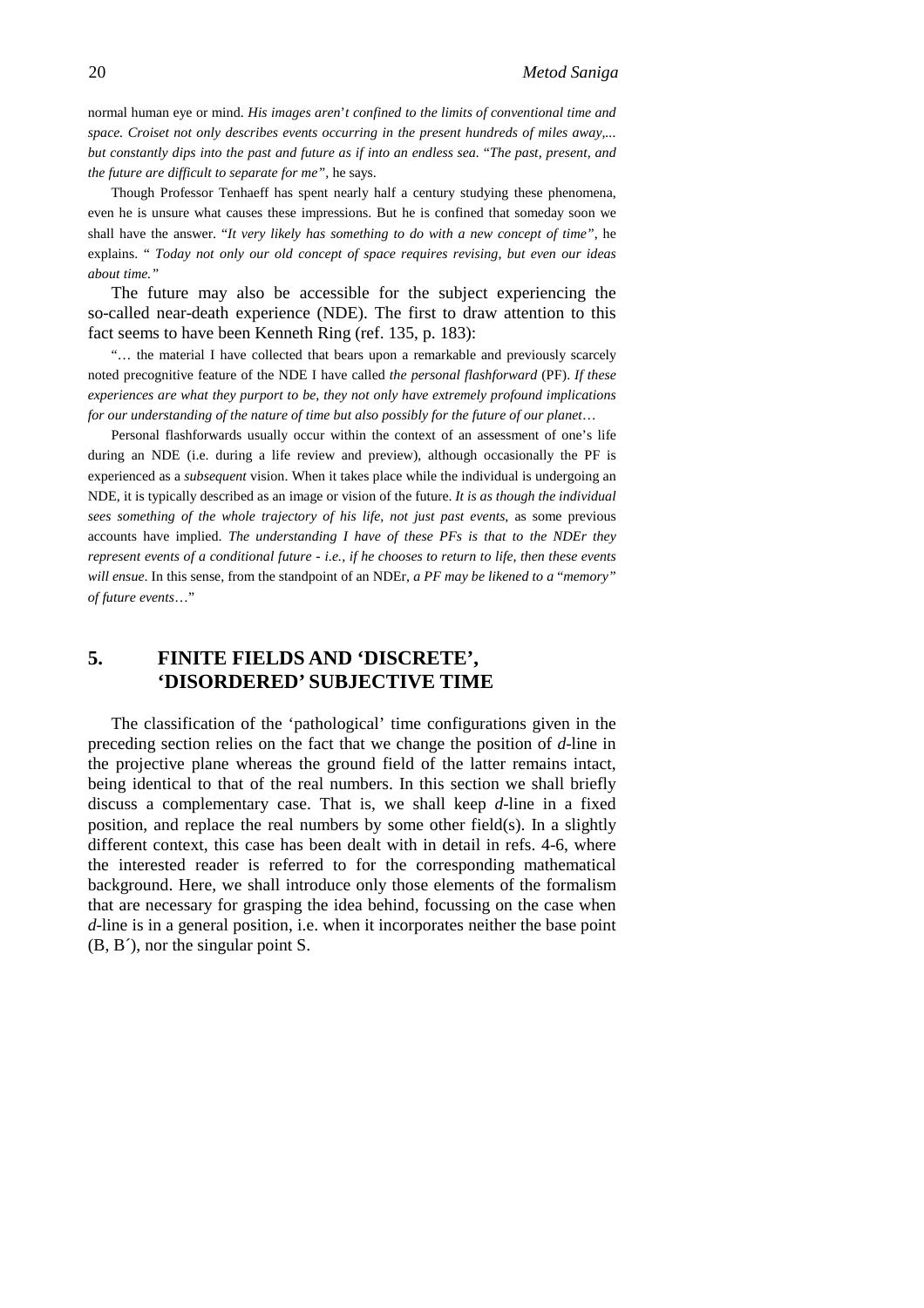To this end, it is necessary to generalize our concepts of the past, present and future, given in Sect. 3 for the case of the field of real numbers R, to an arbitrary ground field F. This is quite easy if we take into account factorization properties of the polynomial  $P(x)$  represented by eqn. (18). Obviously, if *d*-line is in general position, then both *a* and *b* in eqn. (17) are non-zero. As these two parameters are now kept fixed, the factorization properties of the polynomial  $P(x)$  depend solely on the value of the parameter  $\vartheta$ . From what has been said in the first paragraph of Sect. 3 it follows that if this polynomial splits into two distinct factors, two coinciding (repeated) factors, or does not factor at all, then the conic  $\mathcal{Q}(\theta)$ , eqn. (14), is (stands for) a hyperbola (an event of the past), parabola (the present moment), or an ellipse (an event of the future), respectively. And this is the definition of the three temporal domains that can clearly be extended to any field.

Let us now take an event of the R-*future*, for example the one defined by  $v = v_0 = 2$  for  $\kappa = 1$ ,  $a = 19$  and  $b = 3$ ; then

$$
P(x)=x^2+16x+76.\t(21)
$$

Next, switch to a finite (Galois) field, say to  $F_7$  - the field of residues modulo 7. Since in this field +16≡–5 and 76≡6, the above polynomial factors as

$$
P(x)=x^2+16x+76=x^2-5x+6=(x-2)(x-3)
$$
\n(22)

which implies that the event in question belongs to the  $F_7$ -past! Moreover, as

$$
\tilde{\vartheta}_0 = \vartheta + 7l, \quad l \in N,\tag{23}
$$

represents one and the same conic in  $F_7$ , we see that this past moment of the F7-temporal corresponds to an *infinite* sequence of events of the R-time: the events with non-negative values of *l* being in the R-future, while those for which  $l$  is negative falling into the R-past. Hence, what we perceive as an ordered sequence of events in our ordinary state, i.e. the state backed by the reals<sup>3</sup>, will appear as a disordered, chaotic set in an 'extraordinary' state that corresponds to a modular field $4-6$ .

This is another fascinating aspect of our theory that finds its counterpart in the realm of psychopathology. Christopher Mayhew, a (former) member of the British parliament, volunteered to participate in a series of laboratory experiments with the drug called mescaline. He reported his experience in the article "An Excursion Out of Time" in the London *Observer* on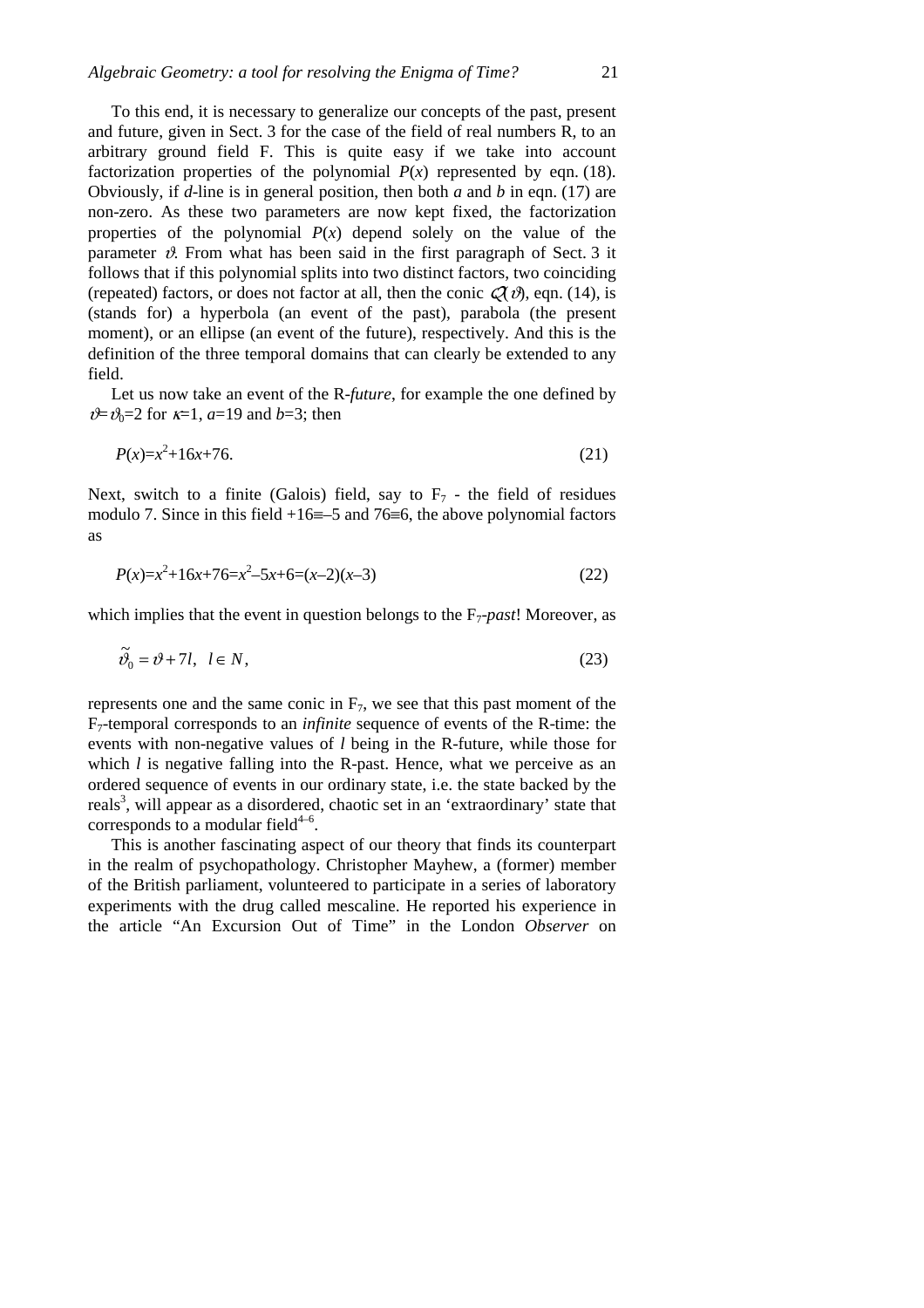October 28, 1956, and the way how he perceived time under influence of this drug conforms nicely to the above-outlined pattern (ref. 89, p. 295):

"For half an hour nothing happened. Then I began feeling sick; and various nerves and muscles started twitching unpleasantly. Then, as this wore off, my body became more or less anaesthetized, and I became 'de-personalized', i.e., I felt completely detached from my body and the world…

This experience alone would have fully justified the entire experiment for me…, but at about 1.30 all interest in these visual phenomena was abruptly swept aside when I found that time was behaving even more strangely than color. Though perfectly rational and wideawake… *I was not experiencing events in the normal sequence of time. I was experiencing the events of 3.30 before the events of 3.0; the events of 2.0 after the events of 2.45, and so on. Several events I experienced with an equal degree of reality more than once*.

I am not suggesting, of course, that the events of 3.30 *happened* before the events of 3.0, or that any event *happened* more than once. All I am saying is that *I experienced them, not in the familiar sequence of clock time, but in a different, apparently capricious sequence which was outside my control*.

By 'I' in this context I mean, of course, my disembodied self, and by 'experienced' I mean learned by a special kind of awareness which seemed to comprehend yet be different from seeing, hearing, etc… I count this experience, which occurred when, as I say, I was wide awake and intelligent, sitting in my own armchair at home, as the most astounding and thought-provoking of my life."

That mescaline intoxication seems to favor this kind of time's manifold is also evidenced by the following interlude (ref. 77, p. 148):

"… Im Treppensteigen plötzlich wie festgenagelte Momentaufnahme, die momentane Stellung von Dr. M., Dr. St. und mir im Raum aufgefallen. Dies wiederholte sich auf verschiedenen Treppenstufen. Oben angekommen schien *keine Kontinuität der Zeit vorhanden gewesen zu sein, ganzer Vorgang aufgelöst in unzusammenhängende Einzelsituationen, die nachträglich wie beim Betrachten eines Filmstreifens aktiv daran arbeitend verbunden werden konnten, die aber sowohl im Erleben wie in der unmittelbaren Reproduktion des Geschehens danach durchaus den Charakter des Unabhängigen, Unverbundenen trugen*. Ein seltsames Nebeneinander, nicht Hintereinander, *sie haben keine Stelle in der Zeit*, Zeit hat hier keinen Sinn"

'Modular' time patterns might not also be foreign to other mental psychoses, like, e.g., those suffered by shizophrenics (ref. 78, pp. 104, 106-7):

…Die Unterscheidung von Gegenwart und Zukunft ist ja nicht etwa aufgehoben, da sie doch von beiden Dimensionen immer noch spricht, aber *die Grenzen zwischen real Gegenwärtigem und blo*β *möglichem, irreal Zukünftigem werden schwankend und überspringbar. Die beiden Dimensionen verschachteln und überlagern sich ohne stetigen Übergang*. Das Zukünftige schlägt ins Gegenwärtige hinein und umgekehrt, und das Erleben bekommt zwischen ihnen etwas flackernd Zwielichtiges, *welches sich in seiner Diskontinuität radikal unterscheidet von der Art, wie etwa der Gesunde in Wachträumen und ähnlichem die Zukunft antizipiert*…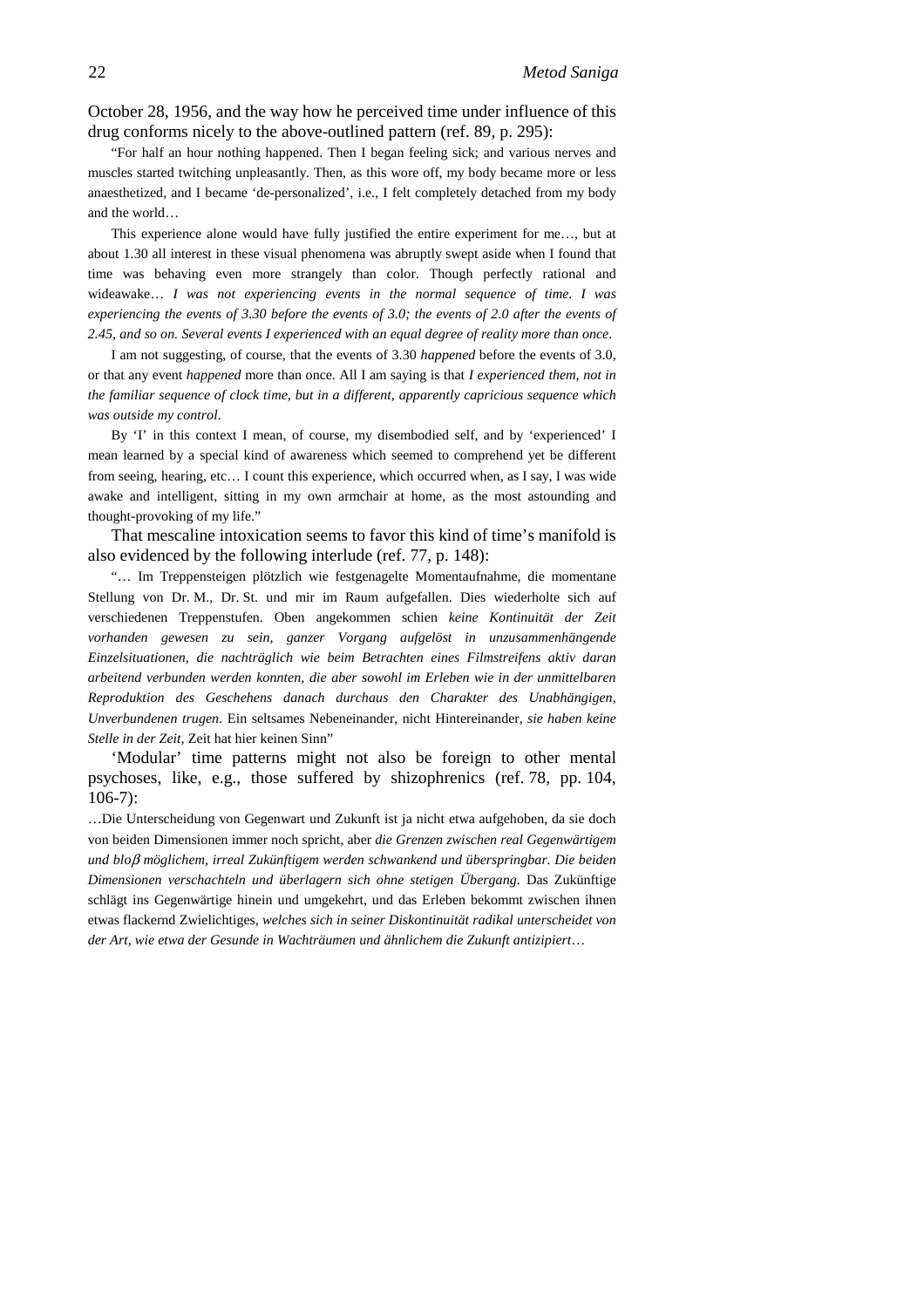*Auch die Grenze von der Gegenwart zur Vergangenheit hin ist schwankend*, und dabei wird Vergangenes auf ganz andere Weise in das Gegenwartsgeschehen einbezogen und eingeschmolzen, als auch normalerweise in der Gegenwart das Vergangene mitenthalten ist. *Es ist eine Art von Raffung da; die Gegenwart setzt sich nicht mehr in kontinuierlich-stetigem Flu*β *von der Vergangenheit ab*, sondern das Gegenwärtige ist zugleich von etwas Vergangenem nicht wie beim Normalen nur durchdrungen, sondern überlagert und überlappt.

In den völlig auf die Zukunft bezogenen… Halluzinationen sahen wir den Schwerpunkt nun eindeutig in das Zukünftige verlagert, welches sinnlich und leibhaftig in die Gegenwart einbrach, *wobei sich die beiden zeitlichen Erlebnisebenen ohne kontinuierlichen Übergang verquickten und verschachtelten*. Durch das Phänomen des zur Realität gewordenen "déjà-vu" erwiesen sich die Grenzen zur Vergangenheit hin ebenfalls als schwankend: *eine der übrigen Vergangenheit nicht integrierte Vergangenheitsdimension drängte sich in diskontinuierlicher Weise ins Gegenwartserleben ein*…

### **6. DISCUSSION AND CONCLUSION**

The findings and results of the previous sections provide us with further evidence, much stronger and more provoking than that already given in refs. 4-8, that *not only* are the manifestations of mental or psychological time so diverse and unusual that they totally fail to conform to the generally adopted picture of the macroscopic physical world, *but* that there also does exist a unique mathematical framework which, at least qualitatively, underlies and unifies their seemingly bizarre properties. Hence, any attempt to disregard these psychopathological temporal constructs as pure hallucinatory phenomena would simultaneously cast a doubtful eye on the very role of mathematics in our understanding of Nature. To the contrary, it is just mathematics (algebraic projective geometry here) that plainly tells us that it is far more natural to expect all these 'unusual' perceptions of time to be simply as real as our ordinary ('normal') one - this being one of the principal messages the paper should convey to the reader. We are, however, fully aware that this point of view is very likely to meet with scepticism, and even with fierce opposition, from the side of 'hard-line' instructional scientists, as envisaged - on a slightly different ground - by St. John (ref. 98, pp. 161-2):

"…the traditional scientific mind refuses to recognize even the possibility of what I am concerned with - the actual nature and quality of the subjective, mystical experience. Materialist scientists of course have no difficulty in recognizing intangible phenomena such as magnetism or cosmic rays passing through a cloud chamber, because they can measure them. Anything that cannot be measured and enumerated doesn't, for the practical purposes of science, exist… By not being able to observe beyond the physical correlates, to reach the internal mental states themselves, science fails to get to grips with what really matters, to recognize that for the individual experiencing them these mental states are much more than a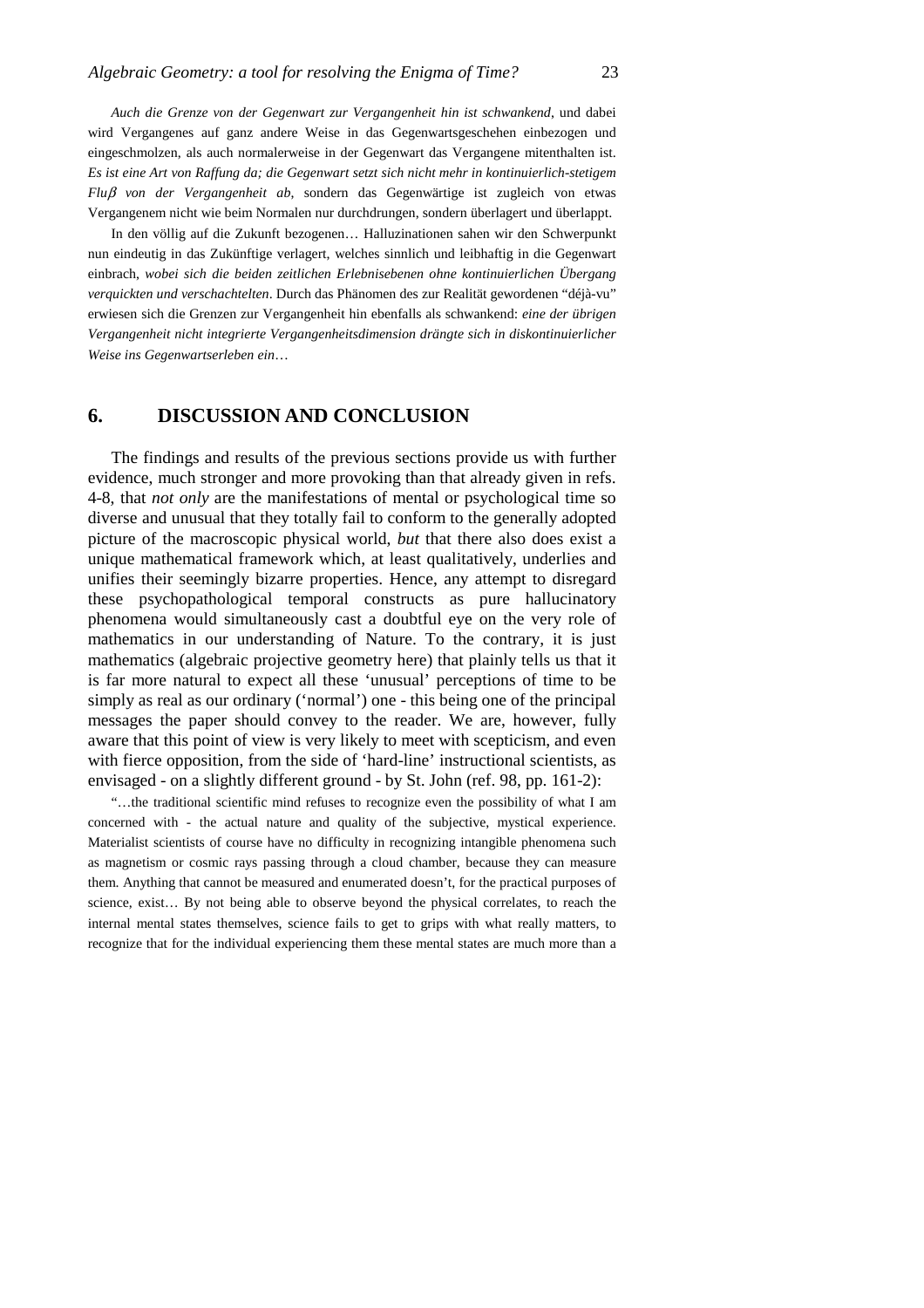by-product and quite, quite different from a series of (maybe related) biochemical and neurophysiological happenings…"

The main objection will probably be raised against an *anecdotal*  character inherent in describing the variety of time's multifaceted phenomena given in the last section. However, we believe this to be the inevitable and the only possible way to follow in pursuit of the research on time in its qualitative aspect, bringing profit to both psychology and physics. As very well argued by Shallis (ref. 132, p. 153):

"Quality and quantity are somewhat like the ingredients of descriptive and instructional science, respectively. Because the two approaches are so different the sorts of evidence employed in each will also differ. Whereas the instructional approach requires, indeed demands, rigorous, quantitative and reproducible evidence, the descriptive attitude, which often deals with the unique and individual, is mainly anecdotal. This does not mean it is uncritical or sloppy, but in trying to find the whole truth everything must be taken into account. If some evidence turns out to be false, that too is part of the picture. In instructional science anecdotal evidence, *even if true*, can be dismissed as unquantifiable and impossible to assess.

The techniques of instructional science cannot handle individual experience or admit to the quality of time. Descriptive science can;…"

We are firmly convinced that anything that shows a definite mathematical structure, whatever bizarre and contraintuitive it may appear, deserves effort and ingenuity to be thoroughly explored and examined, all the more that (ref. 132, pp. 153-4):

"… the fact that the experience of time is not quantifiable puts it into arena of human perceptions that are at once richer and more meaningful than are those things that are merely quantifiable… The lack of quantification of temporal experiences is not something that should stand them in low stead, to be dismissed as nothing more than fleeting perceptions or as merely anecdotal; rather that lack should be seen as their strength. It is because the experience of time is not quantifiable and not subject to numerical comparison that makes it something of quality, something containing the essence of being…"

Last but not least, since the complexity of time is, in our opinion, very intimately tied up with that of consciousness, and the latter seems to be a basic characteristic of the world, the above-discussed geometrical patterns of psycho-(space)time may well turn out to be a decisive clue to breaking the enigma of time; for ref. 136 (p. 1):

"…the creation most suited to probing time's subtle secrets is the human mind, which could, were its cranial computer to be suitably programmed, produce more astounding revelations."

And if nothing else, they should at least stir up some controversy, and perhaps encourage some research along what seems to be an extremely promising line of scientific inquiry.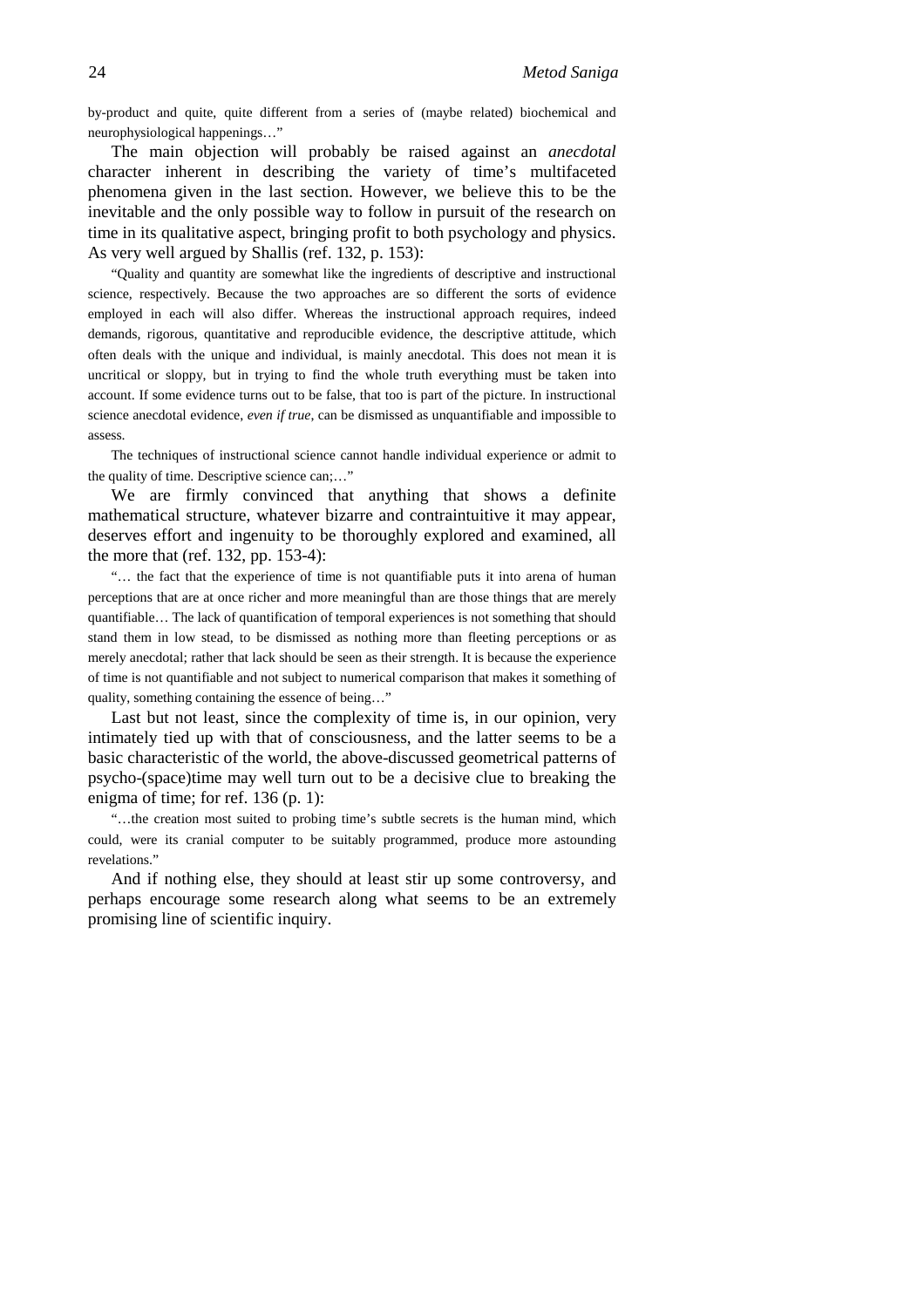#### **ACKNOWLEDGEMENTS**

I want to thank Mr. Pavol Bendík for painstaking drawing of all the figures, and Dr. Daniel Novocký for (the help with) scanning and conversion of the latter into postscript form. I am also indebted to Dr. Mark Stuckey (Elizabethtown College) for a careful proofreading of the manuscript. Finally, I would like to express my gratitude to Dr. Rosolino Buccheri (CNR, Palermo), Prof. Carl De Vito (The University of Arizona), Prof. Thomas Nordahl (Lawrence Berkeley National Laboratory) as well as to Prof. Jonathan Smith (Iowa State University) for fruitful discussions on various issues pertinent to the topic.

#### **REFERENCES**

- 1. Saniga M., 1996, "Arrow of time and spatial dimensions", *Cosmological Constant and the Evolution of the Universe*, Sato, Suginohara, and Sugiyama (eds.), Universal Academy Press Inc., Tokyo, 283.
- 2. Saniga M., 1996, "On the transmutation and annihilation of pencil-generated space-time dimensions", *Mathematical Models of Time and Their Application to Physics and Cosmology*, Tifft and Cocke (eds.), Kluwer Academic Publishers, Dordrecht; *Astrophysics and Space Science*, **244**, 283.
- 3. Saniga M., 1998, "Pencils of conics: a means towards a deeper understanding of the arrow of time?", *Chaos, Solitons & Fractals*, **9** 1071.
- 4. Saniga M., 1998, "Time arrows over ground fields of an uneven characteristic", *Chaos, Solitons & Fractals*, **9** 1087.
- 5. Saniga M., 1998, "Temporal dimension over Galois fields of characteristic two", *Chaos, Solitons & Fractals*, **9** 1095.
- 6. Saniga M., 1998, "On a remarkable relation between future and past over quadratic Galois fields", *Chaos, Solitons & Fractals*, **9** 1769.
- 7. Saniga M., 1998, "Unveiling the nature of time: altered states of consciousness and pencil-generated space-times", *International Journal of Transdisciplinary Studies*, **2** (2) 8.
- 8. Saniga M., 1999, "Geometry of psycho(patho)logical space-times: a clue to resolving the enigma of time?", *The Noetic Journal*, **2** (3), 265.
- 9. Wentzel A., 1922, "Das Weltuntergangserlebnis in der Schizophrenie", *Zeitschr. ges. Neurol. Psychiat*., **78**.
- 10. Lehmann H.E., 1967, "Time and psychopathology", *Ann. New York Acad. Sci*., **138** 798.
- 11. Binswanger L., 1933, "Das Raumproblem in der Psychopathologie", *Zeitschr. ges. Neurol. Psychiat*., **145** 598.
- 12. Cohen J., 1956, "Le temps psychologique", *J. Psychol.*, **53** 285.
- 13. Guiraud P., 1952, "Les états d'étrangeté", *J. Psychol*., **45** 449.
- 14. Gebsattel V.E. von, 1954, *Die Störungen des Werdens und des Zeiterlebens im Rahmen psychiatrischen Erkrankungen*, Springer-Verlag, Berlin-Heidelberg.
- 15. Tellenbach H., 1956, "Die Räumlichkeit der Melancholischen. I. Mitteilung", *Nervenarzt*, **27** 12.
- 16. Tellenbach H., 1956, "Die Räumlichkeit der Melancholischen. II. Mitteilung", *Nervenarzt*, **27** 289.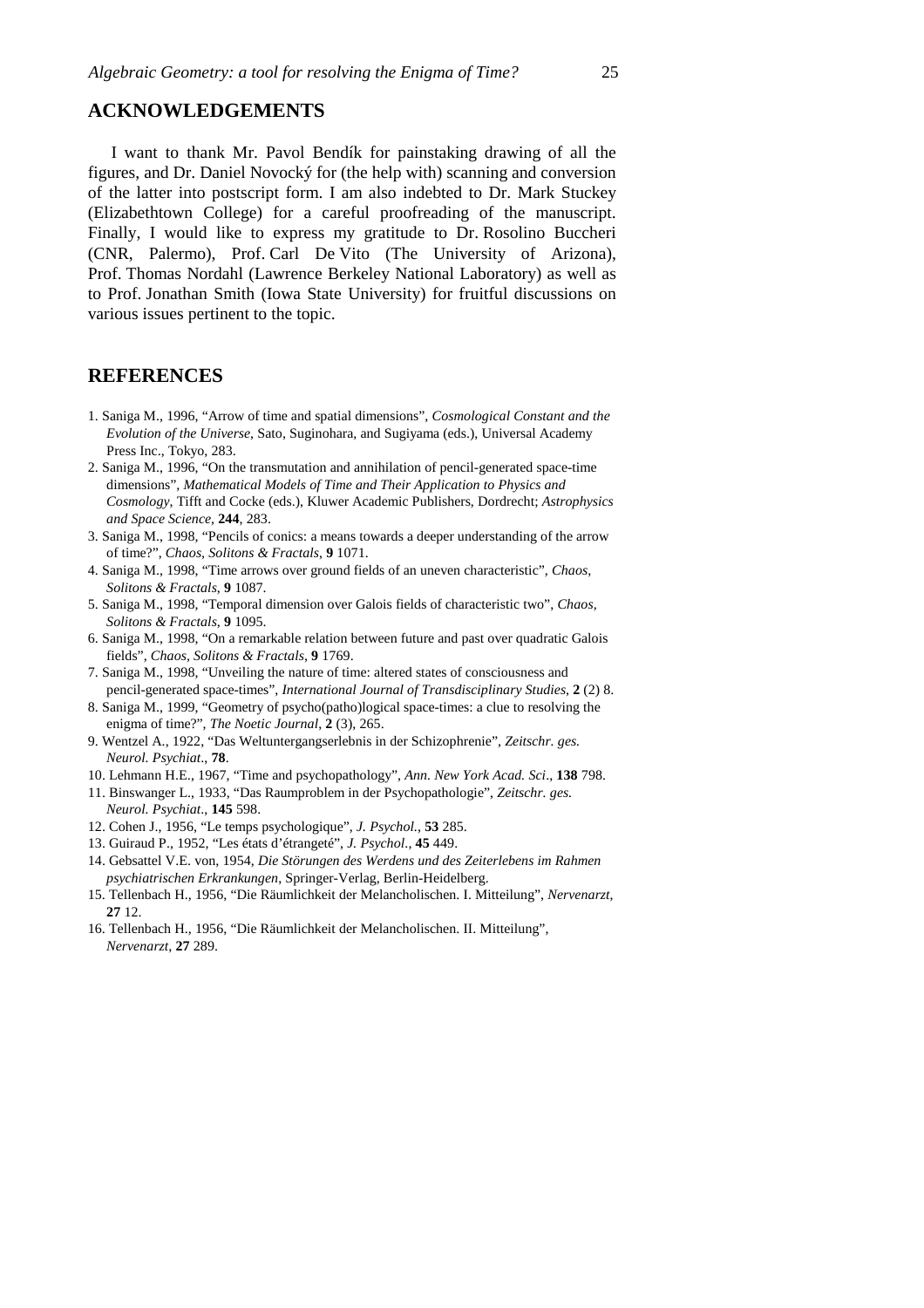- 17. Israeli N., 1932, "The psychopathology of time", *Psychol. Rev*., **39** 486.
- 18. Schilder P., 1935, "Psychopathologie der Zeit", *Imago*, **21** 261.
- 19. Häfner H., 1954, "Über Zeitdehnungs- und Zeitbeschleunigungsphänomenen im Rahmen von Zwischenhirnstörungen", *Monatschr. Psychiat. Neurol*., **127** 336.
- 20. Stace W.T., 1952, *Time and Eternity*, Princeton UniversityPress, Princeton.
- 21. Stein J. and Mayer-Gross W., "Über Störungen des Raumsinns und Zeitsinns unter Meskalinwirkung", *Zentralblatt ges. Neurol. Psychiat*., **45**.
- 22. Garza C. O de la and Worschel P., 1956, "Time and space orientation in schizophrenia", *J. Abnorm. Soc. Psychol*., **52** 191.
- 23. Ehrentheil O.E. and Jenney P.B., 1960, "Does time stand still for some psychotics?", *Arch. Gen. Psychiat*., **3** 1.
- 24. Dahl M., 1958, "A singular disturbance of temporal orientation", *Amer. J. Psychiat.*, **115** 146.
- 25. Dubois F.S., 1954, "The sense of time and its relation to psychiatric illness", *Amer J. Psychiat*., **111** 46.
- 26. Straus E.W., 1947, "Disorders of personal time in depressive states", *South. Med. J*., **40** 154.
- 27. Weizsäcker V. von, 1924, "Über eine systematische Raumsinnesstörung", *Z. Nervenheilkunde*, **84**.
- 28. Wallace M. and Rubin A.I., 1960, "Temporal experience", *Psychol. Bull*., **57** 213.
- 29. Fischer F., 1929, "Zeitstruktur und Schizophrenie", *Zeitschr. ges. Neurol. Psychiat*., **121** 544.
- 30. Fischer F., 1930, "Raum-Zeit-Struktur und Denkstörung in der Schizophrenie", *Zeitschr. ges. Neurol. Psychiat*., **124** 241.
- 31. Fischer F., 1933, "Zur Klinik und Psychologie des Raumerlebens", *Schweiz. Arch. Neurol. Psychiat*., **31** 59.
- 32. Fischer F., 1933, "Zur Klinik und Psychologie des Raumerlebens", *Schweiz. Arch. Neurol. Psychiat*., **31** 241.
- 33. Fischer F., 1934, *"Über die Wandlungen des Raumes im Aufbau der schizophrenen Erlebniswelt"*, Nervenarzt, **7** 84.
- 34. Scheller H., 1957, "Das Problem des Raumes in der Psychopathologie", *Studium Generale*, **10** 563.
- 35. Schilder P., 1936, "Psychoanalyse des Raumes", *Imago*, **22** 61.
- 36. Schilder P., 1936, "Psychopathology of time", *J. Nerv. Ment. Dis*., **83** 530.
- 37. Wagner W., 1933, "Über Raumstörung", *Monatschr. Psychiat. Neurol*., **84** 304.
- 38. Wolf R., 1952, "Das Raum- und Zeiterleben unter abnormen Bedingungen, besonders im Meskalinrausch", *Deutsch. Med. Wschr*., **77** 168.
- 39. Zutt J., 1953, "'Aubersichsein' und 'auf sich selbst zurückblicken' als Ausnahmezustand Zur Psychopathologie des Raumerlebens", *Nervenarzt*, **24**.
- 40. MacLeod R.B. and Rolf M.F., 1923, "An experiment in temporal disorientation", *Acta Psychol*., **1** 381.
- 41. Melges F.T. and Fourgerousse C.E., 1966, "Time sense, emotions, and acute mental illness", *J. Psychiat. Res*., **4** 127.
- 42. Hoff H. and Pötzl O., 1934, "Über eine Zeitrafferwirkung bei homonymer linksseitiger Hemianopsie", *Zeitschr. ges. Neurol. Psychiat*., **151** 599.
- 43. Ploeger A., 1966, "Zeiterleben in einer Extremsituation", *Zeitschr. Psychotherapie need. Psychol*., **16** 13.
- 44. Laubenthal F., 1938, "Zur Pathologie des Raumerlebens unter besonderer Berücksichtigung des Sehraumes", *Zeitschr. ges. Neurol. Psychiat*., **162** 205.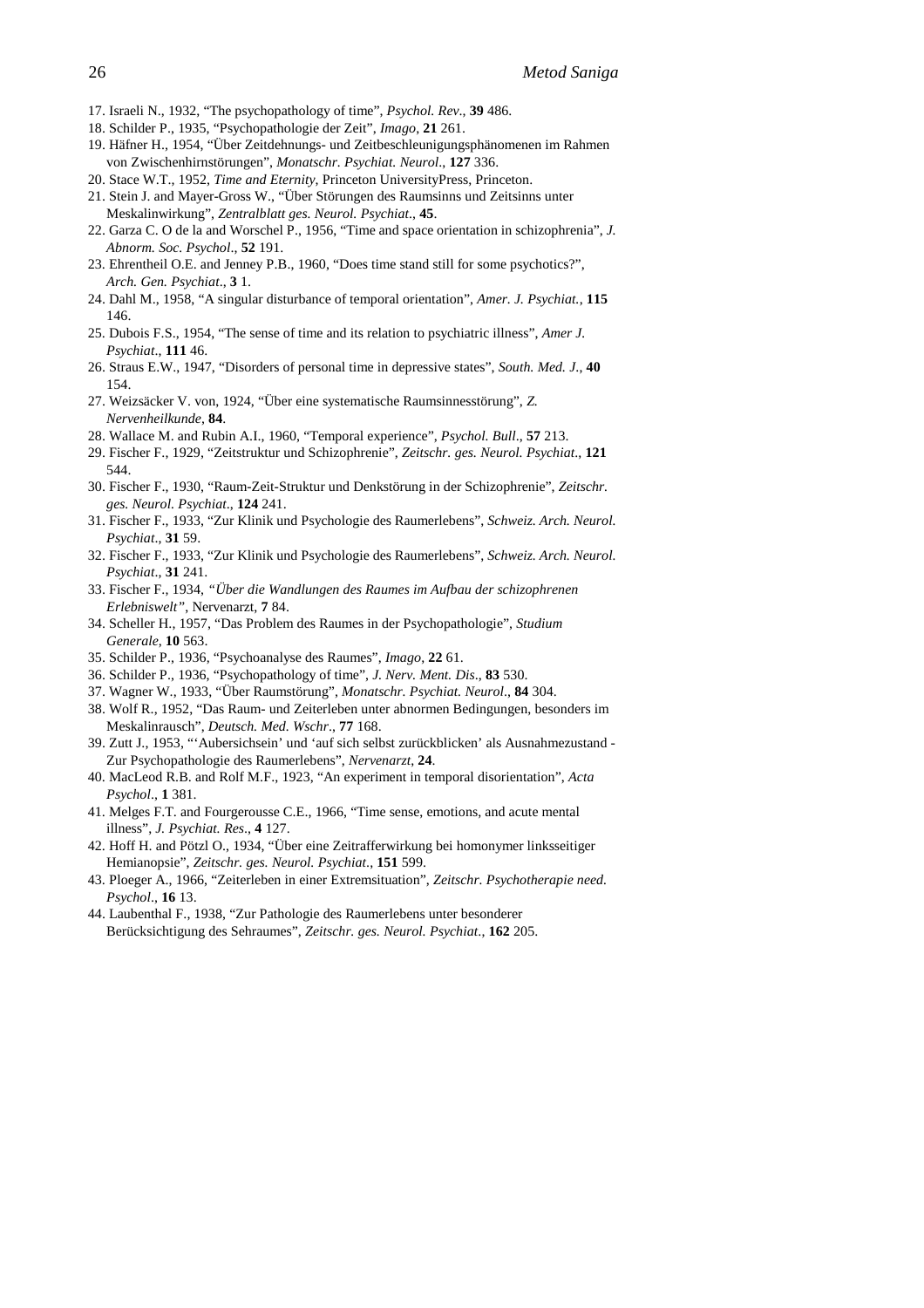- 45. Luner H., 1962, *Die experimentelle Psychose*, Springer-Verlag, Berlin-Göttingen-Heidelberg.
- 46. Minkowski E., 1933, *Le Temps Vécu Études Phénoménologiques et Psychopathologiques*, Gauthier, Paris. English translation: 1970, *Lived Time - Phenomenological and Psychopathological Studies*, University Press, Evanston.
- 47. Minkowski E., 1932, "Le probléme du temps en psychopathologie", *Rech. Phil*., **2** 231.
- 48. Morgenthaler W., 1931, *Der Abbau der Raumdarstellungen bei Geistkranken*, Enke, Stuttgart.
- 49. Kahn E., 1951, "Erwägungen über Raum- und Zeiterleben", *Monatschr. Psychiat. Neurol*., **122** 1.
- 50. Klien H., 1919, "Beitrag zur Psychopathologie und Psychologie des Zeitsinns", *Zeitschr. Pathopsychol*., **3** 307.
- 51. Mifka P., 1962, "Abnorme Zeiterleben ohne zerebrale Krankheit", *Wien. Zeitschr. Nervenheilk*., **20** 123.
- 52. Sturt M., 1925, *The Psychology of Time*, Kegan Paul, London.
- 53. Reko V., 1938, *Magische Gifte*, Enke, Stuttgart.
- 54. Lavelle L., 1945, *Du Temps et de l'Éternité*, Aubier, Paris.
- 55. Pick A., 1919, "Psychopathologie des Zeitsinns", *Zeitschr. Pathopsychol*., **3** 430.
- 56. Souriau M., 1937, *Le Temps*, Alcan, Paris.
- 57. Sivadjan J., 1938, *Le Temps*, Hermann, Paris.
- 58. Straus E.W., 1928, "Das Zeiterlebnis in der endogenen Depression und in der psychopathischen Verstimmung", *Monatschr. Psychiat. Neurol*., **68** 640.
- 59. Borel E., 1949, *L'Espace et le Temps*, Presses Univ. de France, Paris.
- 60. Cooper L.F. and Erickson M.H., 1954, *Time Distortion in Hypnosis*, Baltimore.
- 61. Ehrenwald H., 1931, "Störung der Zeitauffassung, der räumlichen Orientierung, des Zeichnens und Rechnens bei einem Hirnverletzten", *Zeitschr. ges. Neurol. Psychiat*., **132** 518.
- 62. Kloos G., 1938, "Störungen des Zeiterlebens in der endogenen Depression", *Nervenarzt*, **11** 225.
- 63. Konczewska H., 1949, "Les métamorphoses de l'espace et du temps dans la mémoire", *J. Psychol. Norm. Pathol*., **42** 481.
- 64. Lévy J., 1969, *Le Temps Psychologique*, Dunod, Paris.
- 65. Schaltenbrandt G., 1963, *Zeit in nervenärztlicher Sicht*, Enke, Stuttgart.
- 66. Strond J.M., 1960, "The fine structure of psychological time", *Information Theory in Psychology*, Quastler (ed.), Free Press, Glencoe, 174.
- 67. Coomaraswamy A.K., 1947, *Time and Eternity*, Atribus Asiae Publishers, Ascona.
- 68. Benda P. and Orsini F., 1959, "À propos de l'étrangeté temporo-spatiale sous LSD", *Ann. Méd. Psychol.*, **117** 525.
- 69. Bonaparte M., 1939, "L'inconscient et le temps", *Rev. Franc. Psychanal*., **11** 61.
- 70. Cohen J., 1967, *Psychological Time in Health and Disease*, Ch. C. Thomas, Springfield.
- 71. Goody W., 1969, "Disorders of the time sense", *Handbook of Clinical Neurology*, Vinken and Bruyn (eds.), Amsterdam, Vol. 3, 229.
- 72. Goody W., 1969, "Outside time and inside time", *Persp. Biol. Med*., **12** 239.
- 73. Goody W., 1966, "Disorder of orientation in space-time", *Brit. J. Psychiat*., **112** 661.
- 74. Köhler W., 1923, "Zur Theorie des Sukzessivvergleichs und der Zeitfehler", *Psychol. Forschung*, **4** 115.
- 75. Jaspers K., 1923, *Allgemeine Psychopathologie*, Springer-Verlag, Berlin; English Translation: 1968, *General Psychopathology*, The University of Chicago Press, Chicago.
- 76. Huber G., 1955, *Akasa, der Mystische Raum*, Origo Verlag, Zürich.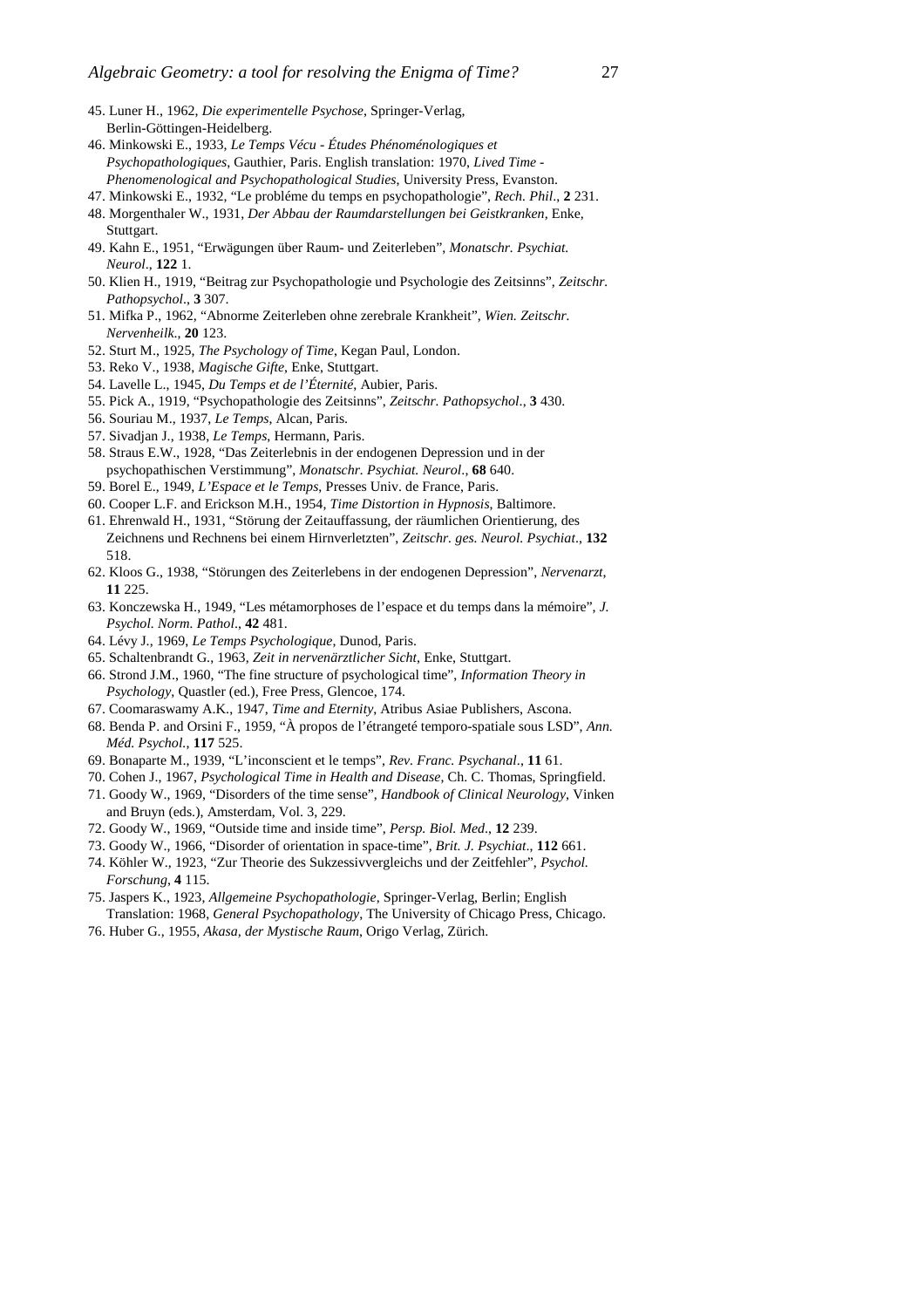- 77. Beringer K., 1969, *Der Meskalinrausch, Seine Geschichte und Erscheinungsweise*, Springer-Verlag, Berlin-Heidelberg-New York.
- 78. Ciompi L., 1961, "Über abnormes Zeiterleben bei einer Schizophrenen", *Psychiat. Neurol. Basel*, **142** 100.
- 79. Grof S., 1976, *Realms of the Human Unconscious. Observations from LSD Research*, Dutton and Comp. Inc., New York.
- 80. Schmitz H., 1967, *Der Raum: Teil 1 Leibliche Raum*, H. Bouvier & Comp., Bonn.
- 81. Schmitz H., 1969, *Der Raum: Teil 2 Gefühlsraum*, H. Bouvier & Comp., Bonn.
- 82. Meerloo A.M., 1935, "Über Entwicklung und Störung des Zeitsinns", *Zeitschr. ges. Neurol. Psychiat*., **153** 231.
- 83. Fraser J.T. and Lawrence N., 1975, *The Study of Time II*, Springer-Verlag, Berlin-Heidelberg-New York.
- 84. Hoch P.H. and Zubin J., 1957, *Experimental Psychopathology*, Grune and Stratton, New York.
- 85. Orme J.E., 1969, *Time, Experience and Behaviour*, Iliffe Books Ltd., London.
- 86. Hoffer A. and Callbeck M.J., 1960, "Drug-induced schizophrenia", *J. Mental Sci*., **106**, 138.
- 87. Arlow J.A., 1986, "Psychoanalysis and time", *J. Amer. Psychoanal. Assoc.*, **34** 507.
- 88. Melges F.T., 1982, *Time and the Inner Future: A Temporal Approach to Psychiatric Disorders*, John Wiley & Sons, New York.
- 89. Ebin D., 1961, *The Drug Experience*, The Orion Press, New York.
- 90. Hartocollis P., 1983, *Time and Timelessness or The Varieties of Temporal Experience*, International Universities Press Inc., New York.
- 91. Kenna J.C. and Sedman G., 1964, "The subjective experience of time during Lysergic Acid Diethylamide (LSD-25) intoxication", *Psychopharmacologia*, **5** 280.
- 92. Page J.D., 1969, *Psychopathology*, Aldine Atherton, Chicago.
- 93. Sims A., 1955, *Symptoms in the Mind. An Introduction to Descriptive Psychopathology*, W. B. Saunders Company Ltd., London.
- 94. Fraisse P., 1963, *The Psychology of Time*, Harper & Row, New York.
- 95. Mezey A.G. and Knight E.J., 1965, "Time sense in hypomanic illness", *Arch. Gen. Psychiat*., **12** 184.
- 96. Melges F.T. and Freeman A.M., 1977, "Temporal disorganization and inner-outer confusion in acute mental illness", *Amer. J. Psychiat*., **134** 874.
- 97. Dilling C.A. and Rabin A.I., 1967, "Temporal experience in depressive states and schizophrenia", *J. Consult. Psychol.*, **31** 604.
- 98. St. John J., 1977, *Travels in Inner Space*, Victor Gollanz Ltd., London.
- 99. Koshika K., 1981, "Zur Beziehung zwischen Gehirnpathologie und Psychopathologie im Lichte des Raum-Zeit-Problems", *Bull. Osaka Med. School*, **27** 46.
- 100. Williams J.M., 1989, "Memory disorder and subjective time estimation", *J. Clin. Exp. Neuropsychol*., **11** 713.
- 101. Vroon P.A., 1970, "Divisibility and retention of psychological time", *Acta Psychol*., **32** 366.
- 102. Melges F.T., Tinklenberg J.R., Hollister L.E., and Gillepsie H.K., 1970, "Temporal disintegration and depersonalization during Marihuana intoxication", *Arch. Gen. Psychiat*., **23** 204.
- 103. Freeman A.M. and Melges F.T., 1978, "Temporal disorganization, depersonalization, and persecutory ideation in acute mental illness", *Am. J. Psychiat*., **135** 123.
- 104. Freeman A.M. and Melges F.T., 1977, "Depersonalization and temporal disintegration in acute mental illness", *Am. J. Psychiat*., **134** 679.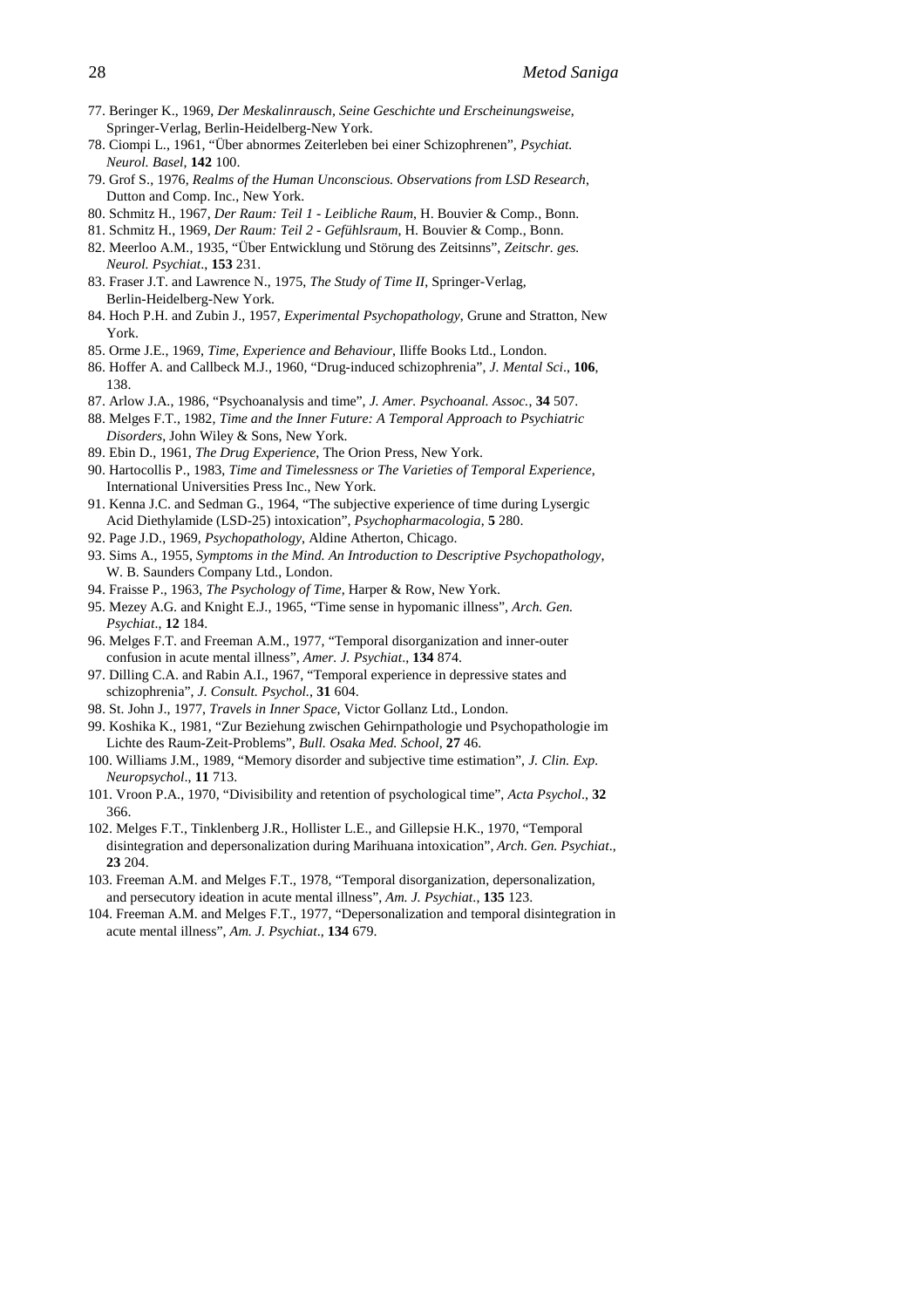- 105. Kirstein L. and Buckberg J., 1979, "Temporal disorganization and primary affective disorder", *Am. J. Psychiat*., **136** 1313.
- 106. Heim M. and Morgner J., 1985, "Das schizophren gestörte Zeiterleben und seine Beeinflussung durch Neuroleptika", *Psychiat. Neurol. med. Psychol.*, Leipzig, **37** 410.
- 107. Shoda H., 1993, "Splitting phenomena from a viewpoint of experiencing time: spectrum from multiple personality and hysteria to borderline personality disorder", *Psychopathology*, **26** 240.
- 108. Mitterauer B., 1983, "Die Logik der wahnhaften Personenverkennung 'Geisteskrankheit' als Störung der subjektiven Zeit", *Zschr. psychosom. Med*., **29** 85.
- 109. Sztulman H., 1968, "Psychométrie du temps dans la schizophrénie", *Ann. Méd. Psychol*., **126** 27.
- 110. Marchais P., 1977, "De la désorientation temporo-spatiale. I. L'espace", *Ann. Méd. Psychol*., **135** 351.
- 111. Marchais P., 1977, "De la désorientation temporo-spatiale. II. Le temps", *Ann. Méd. Psychol*., **135** 898.
- 112. Tellenbach H., 1990, "Aspekte der Zeit ihre Deformationen in psychischen Störungen", *Z. Klin. Psychol. Psychopathol. Psychother*., **38** 52.
- 113. Mariategui J. and Flores J.R., 1966, "La experiencia del tiempo detenido en la esquizofrenia", *Revista de Neuro-Psiquiatria*, Lima, **29** 301.
- 114. Mundt Ch., Richter P., Hees van H., and Stumpf T., 1998, "Zeiterleben und Zeitschätzung depressiver Patienten", *Nervenarzt*, **69** 38.
- 115. Marchais P., 1989, "L'espace-temps en psychiatrie. 1. Esquisse systémale", *Ann. Méd. Psychol*., **147** 471.
- 116. Marchais P., 1989, "L'espace-temps en psychiatrie. 2. Le champ spatio-temporel", *Ann. Méd. Psychol*., **147** 570.
- 117. Marchais P., 1989, "L'espace-temps en psychiatrie. 3. D'une étude qualitative de la temporalité dans états dépressifs", *Ann. Méd. Psychol*., **147** 1087.
- 118. Hellström C. and Carlsson S.G., 1996, "The long-lasting now: Disorganization in subjective time in long-lasting pain", *Scand. J. Psychol*., **37** 416.
- 119. Payk T.R., 1977, "Störungen des Zeiterlebens bei den endogenen Psychosen", *Schweiz. Arch. Neurol. Neurochir. Psychiat*., **121** 277.
- 120. Giovanardi Rossi P., 1973, "Destructuration de la conscience de l'espace et du temps pendant l'age evolutif", *Revue Neuropsychiat. Infant*., **21** 63.
- 121. Michel L., 1981, "Notion de temps chez le schizophrène", *Rev. Méd. Suisse Romande*, **101** 565.
- 122. Géraud J., Moron P., and Sztulman H., 1967, "A propos d'une étude expérimentale sur l'appréhension du temps et son vécu chez un groupe de schizophrènes", *Ann. Méd. Psychol*., **125** 802.
- 123. Muscatello C.F. and Giovanardi Rossi P.,1967, "Perdita della visione mentale e patologia dell'esperienza temporale", *Giorn. Psichiatr. Neuropatol*., **95** 765.
- 124. Giovanardi Rossi P. and Frank L., 1969, "Patologia dell'esperienza del tempo e depersonalizzazione nell'adolescenza", *Giorn. Psichiatr. Neuropatol*., **97** 655.
- 125. Manfredi M., 1968, "Sulla psicopatologia del tempo", *Osp. Psichiatr*., **36** 139.
- 126. Oae H., 1995, "Changes in sequence of time in schizophrenia from 'severance' to 'collapse' in flux of time", *Psychiatria et Neurologia Japonica*, **97** 405.
- 127. Guen Le C., 1958, "Le temps figé du schizophrène", *Evol. Psychiatr*., **28** 701.
- 128. Loras O., 1969, "Quelques aspects temps-espace-langage en psychopathologie", *Evol. Psychiatr*., **34** 65.